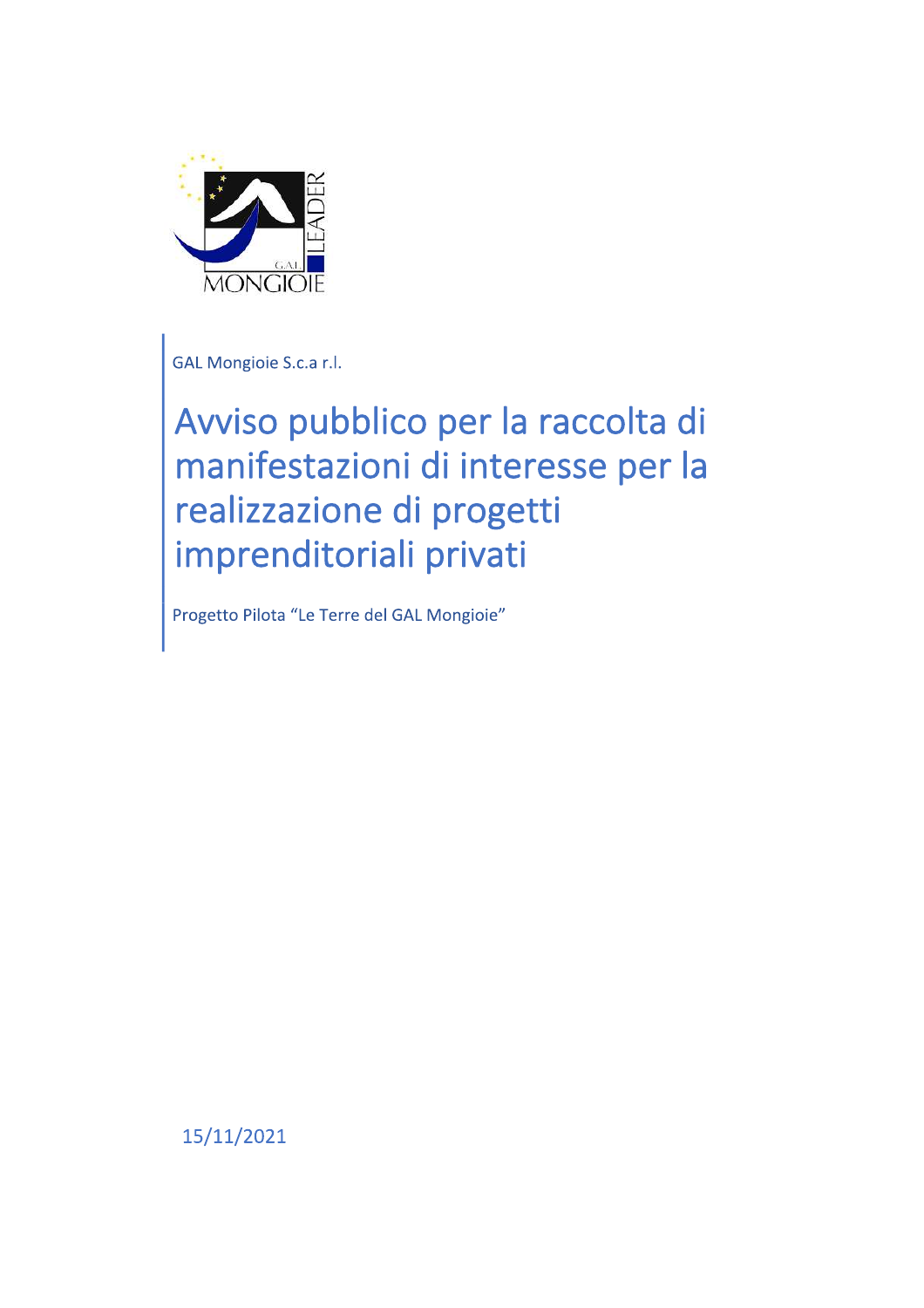## **INDICE**

| art. 1.  |                                                                                          |
|----------|------------------------------------------------------------------------------------------|
| art. 2.  |                                                                                          |
| art. 3.  |                                                                                          |
| art. 4.  |                                                                                          |
| art. 5.  | Soggetti destinatari del sostegno finanziario e requisiti di ammissibilità soggettiva  6 |
| art. 6.  |                                                                                          |
| art. 7.  |                                                                                          |
| art. 8.  |                                                                                          |
| art. 9.  | Procedura di accesso e modalità e termini di presentazione delle domande 10              |
| art. 10. |                                                                                          |
| art. 11. | Accordo di finanziamento, erogazione, concessione e cumulo del contributo  12            |
| art. 12. |                                                                                          |
| art. 13. |                                                                                          |
| art. 14. |                                                                                          |
| art. 15. |                                                                                          |
| art. 16. |                                                                                          |
| art. 17. |                                                                                          |
| art. 18. |                                                                                          |
|          |                                                                                          |
| art. 19. |                                                                                          |
| art. 20. |                                                                                          |
| art. 21. | Progetti di investimento o di avviamento da realizzarsi in regime di "de-minimis" 19     |
| art. 22. | Progetti di investimento nel settore della produzione agricola primaria 19               |
| art. 23. | Progetti di investimento nel settore della trasformazione e della commercializzazione    |
|          |                                                                                          |
| art. 24. |                                                                                          |
| art. 25. |                                                                                          |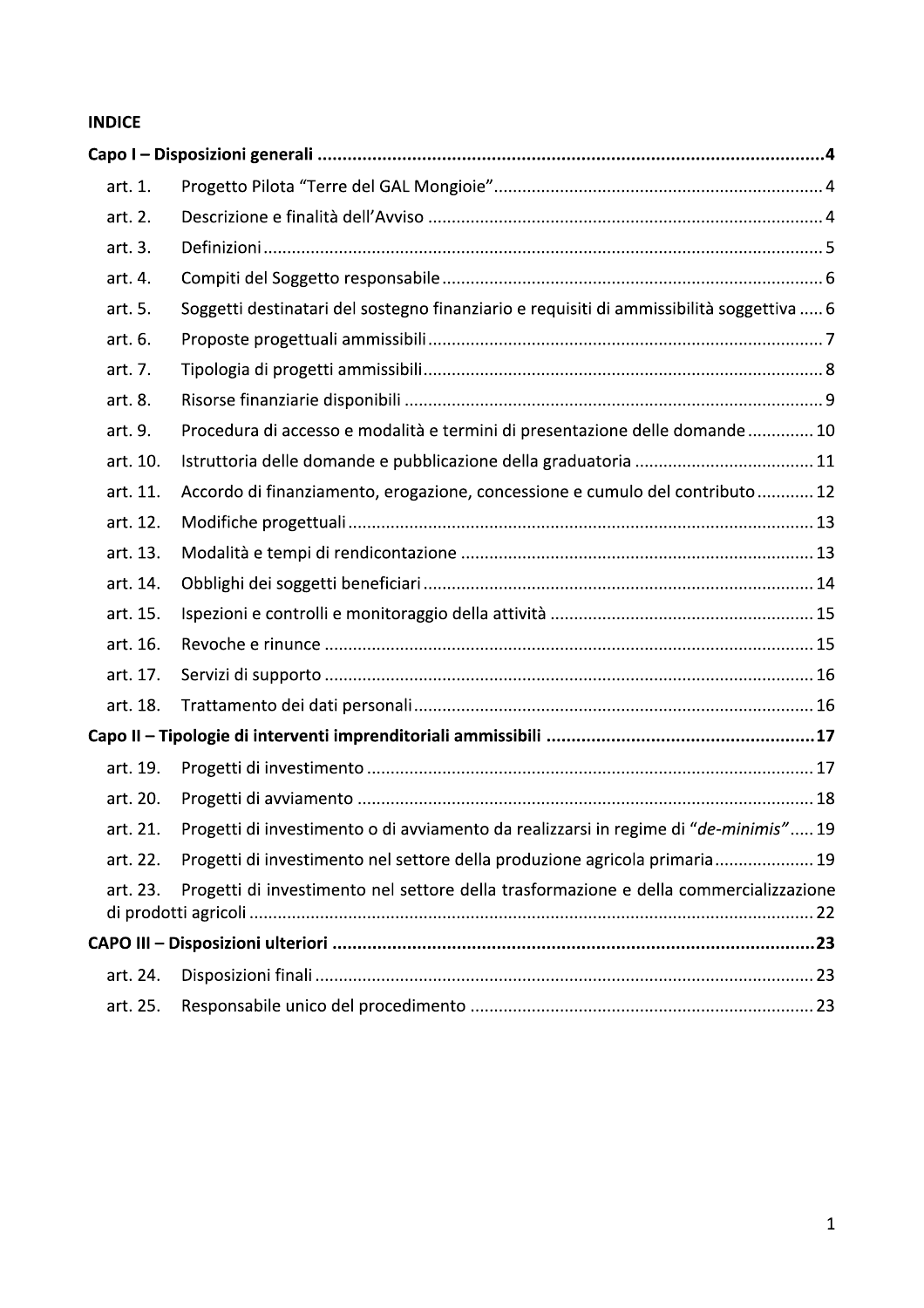# VISTO:

- · la Legge 23 dicembre 1996, n. 662 art.2, comma 203, e successive modificazioni, recante disposizioni in materia di programmazione negoziata e in particolare la lettera d) che definisce lo strumento del "Patto territoriale";
- il Decreto del Ministro del Tesoro, del Bilancio e della Programmazione economica del 31 luglio 2000, n. 320, come modificato e integrato dal decreto del Ministero delle attività produttive del 27 aprile 2006, n. 215, recante il regolamento concernente la "Disciplina per l'erogazione delle agevolazioni relative ai Contratti d'area e ai Patti territoriali";
- il Decreto del Ministro dello Sviluppo Economico, di concerto con il Ministro dell'Economia e delle Finanze e con il Ministro delle Politiche Agricole alimentari e forestali, n. 115 del 31 maggio 2017, recante "Regolamento recante la disciplina per il funzionamento del Registro nazionale degli aiuti di Stato, ai sensi dell'articolo 52, comma 6, della legge 24 dicembre 2012, n. 234 e successive modifiche e integrazioni";
- il Decreto legislativo 31 marzo 1998, n. 123 e successive modifiche e integrazioni, recante "Disposizioni per la razionalizzazione degli interventi di sostegno pubblico alle imprese, a norma dell'articolo 4, comma 4, lettera c), della legge 15 marzo 1997, n. 59";
- il Regolamento (UE) n. 1407/2013 della Commissione, del 18 dicembre 2013, pubblicato nella Gazzetta ufficiale dell'Unione europea n. L 352/1 del 24 dicembre 2013, e successive modifiche e integrazioni, relativo all'applicazione degli articoli 107 e 108 del trattato sul funzionamento dell'Unione europea agli aiuti "de-minimis";
- il Regolamento (UE) n. 651/2014 della Commissione, del 17 giugno 2014, pubblicato nella Gazzetta ufficiale dell'Unione europea L 187 del 26 giugno 2014, e successive modifiche e integrazioni, che dichiara alcune categorie di aiuti compatibili con il mercato interno in applicazione degli articoli 107 e 108 del trattato sul funzionamento dell'Unione;
- il Regolamento (UE) n. 702/2014 della Commissione, del 25 giugno 2014, pubblicato nella Gazzetta ufficiale dell'Unione europea L 193 del 1° luglio 2014, e successive modifiche e integrazioni, che dichiara alcune categorie di aiuti nei settori agricolo e forestale e nelle zone rurali compatibili con il mercato comune in applicazione degli articoli 107 e 108 del TFUE;
- la Carta degli aiuti di Stato a finalità regionale 2014-2020, approvata dalla Commissione europea il 16 settembre 2014, di cui al comunicato pubblicato nella Gazzetta ufficiale dell'Unione europea C 369 del 17 ottobre 2014, e successive modifiche e integrazioni;
- il Regolamento (UE) n. 651/2014 della Commissione, del 17 giugno 2014, contenente la definizione di micro, piccola e media impresa di cui all'allegato 1, nonché al decreto del Ministro delle Attività Produttive 18 aprile 2005, pubblicato nella Gazzetta ufficiale della Repubblica italiana del 12 ottobre 2005, n. 238, recante l'adeguamento dei criteri di individuazione di piccole e medie imprese alla disciplina comunitaria;
- · il Decreto-legge 30 aprile 2019, n. 34, recante "Misure urgenti di crescita economica e per la risoluzione di specifiche situazioni di crisi", convertito con modificazioni dalla legge 28 giugno 2019, n. 58, pubblicato nella Gazzetta ufficiale della Repubblica italiana n. 100 del 30 aprile 2019 e, in particolare, l'articolo 28 recante "Semplificazioni per la definizione dei Patti territoriali e dei contratti d'area"; il citato articolo 28 del decreto-legge 30 aprile 2019, n. 34 stabilisce, al comma 1, le procedure per la definitiva chiusura dei procedimenti relativi alle agevolazioni concesse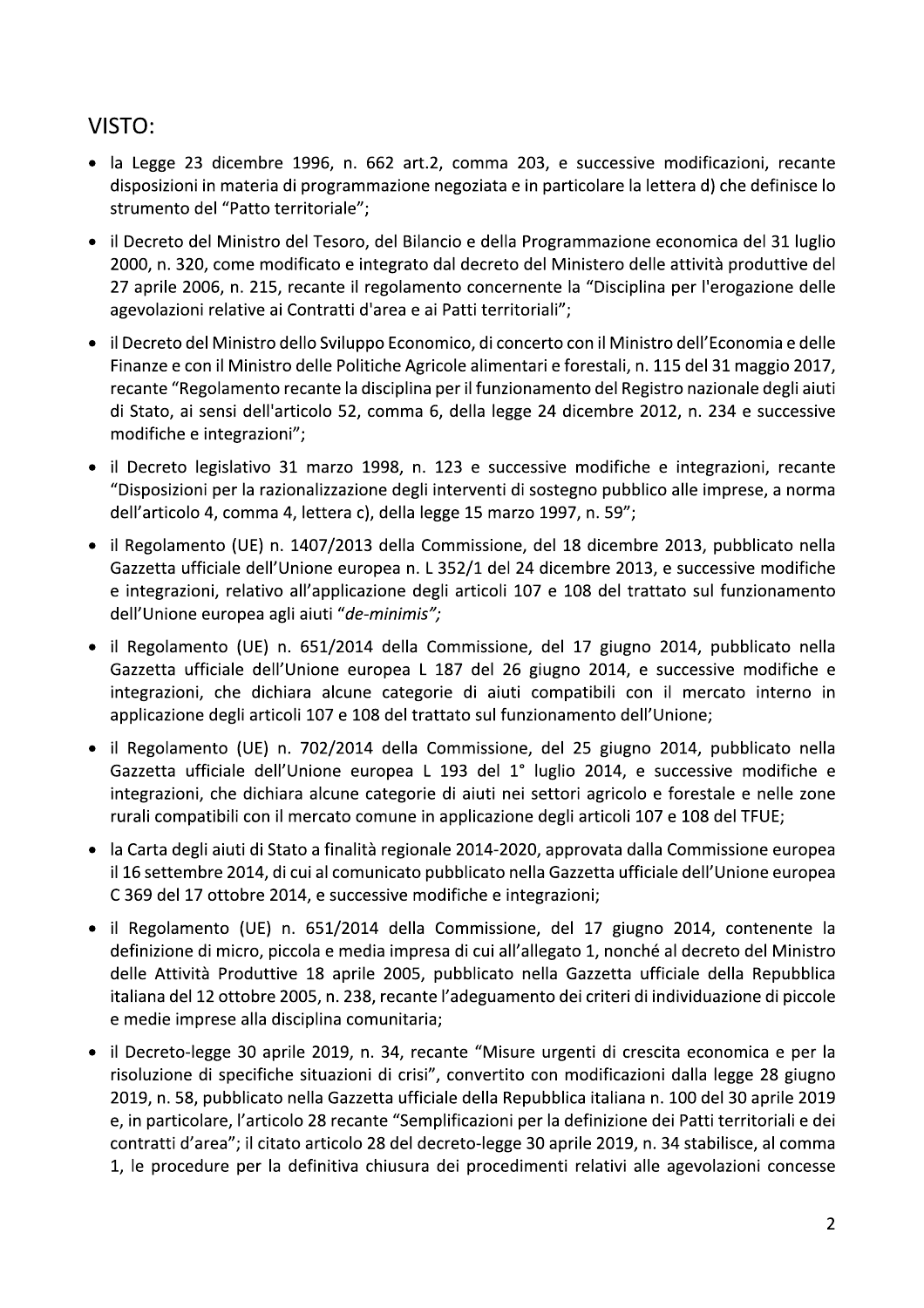nell'ambito dei Patti territoriali e dei contratti d'area di cui all'art. 2, comma 203, lettere d) e f), della legge 23 dicembre 1996, n. 662 e demanda ad apposito decreto del Ministro dello Sviluppo Economico l'individuazione dei termini e delle modalità per la presentazione, da parte delle imprese beneficiarie, delle dichiarazioni attestanti l'ultimazione dell'intervento agevolato e le spese sostenute per la realizzazione dello stesso;

- il Decreto del Ministro dello Sviluppo Economico 5 settembre 2019, pubblicato nella Gazzetta ufficiale della Repubblica italiana n. 253 del 28 ottobre 2019, che definisce, in attuazione dell'articolo 28 comma 1, del decreto-legge 30 aprile 2019, n. 34, i termini e le modalità per la presentazione delle dichiarazioni sostitutive rese dalle imprese beneficiarie al fine di consentire la definitiva chiusura dei procedimenti relativi alle agevolazioni concesse nell'ambito dei Patti territoriali e dei contratti d'area, assegnando il termine di sessanta giorni dalla data di pubblicazione dello stesso decreto per la presentazione delle citate dichiarazioni sostitutive;
- il Decreto del 30 novembre 2020, del Ministro dello Sviluppo Economico e del Ministro dell'Economia e Finanze, pubblicato nella Gazzetta ufficiale della Repubblica italiana n. 19 del 25 gennaio 2021 che individua, in attuazione dell'articolo 28 comma 3, del decreto-legge 30 aprile 2019, n. 34, i criteri per la ripartizione e il trasferimento delle risorse residue dei Patti territoriali, da utilizzare per il finanziamento di progetti pilota volti allo sviluppo del tessuto imprenditoriale territoriale, anche mediante la sperimentazione di servizi innovativi a supporto delle imprese, nonché la disciplina per l'attuazione dei precitati progetti, valorizzando modelli gestionali efficienti e pregresse esperienze positive dei soggetti che hanno dimostrato capacità operativa di carattere continuativo nell'ambito della gestione dei Patti territoriali; l'articolo 3, comma 1 del succitato decreto del 30 novembre 2020 dispone che, con successivo provvedimento del Ministero dello Sviluppo Economico sono assegnate le risorse residue dei Patti territoriali, così come definite dal precitato art. 28, comma 3, del decreto-legge 30 aprile 2019, n. 34, e sono stabiliti le modalità ed i termini di presentazione delle domande per il finanziamento dei progetti di cui all'articolo 2 dello stesso decreto del 30 novembre 2020;
- il Decreto del Direttore della Direzione generale per gli aiuti alle imprese del Ministero dello Sviluppo Economico del 30 luglio 2021, pubblicato nella Gazzetta Ufficiale n. 232 del 28 settembre 2021 al cui interno sono definite le modalità e i termini di presentazione delle domande di assegnazione dei contributi per la realizzazione di progetti pilota volti allo sviluppo del tessuto imprenditoriale territoriale, anche mediante la sperimentazione di servizi innovativi a supporto delle imprese, valorizzando modelli gestionali efficienti e pregresse esperienze positive dei soggetti responsabili nell'ambito dei Patti territoriali;
- l'Atto costitutivo del G.A.L. Mongioie s.c. a r.l., redatto dal notaio Giacomo Parisi in data 10 luglio 1997 ed il relativo Statuto aggiornato con atto del notaio Pitino in data 18 aprile 2015;
- · il decreto del 30/04/2001 n. 2503 con il quale il Ministero del Tesoro, del Bilancio e della Programmazione Economica ovvero il Ministero delle Attività Produttive ha approvato e finanziato il Patto territoriale Alpi del Mare nel suo complesso con annessa individuazione del GAL Mongioie quale soggetto responsabile della relativa attuazione;
- il decreto n. PT6118 del 22/12/06 con il quale il Ministero dello Sviluppo Economico ha approvato e finanziato la rimodulazione del Patto territoriale Alpi del Mare nel suo complesso;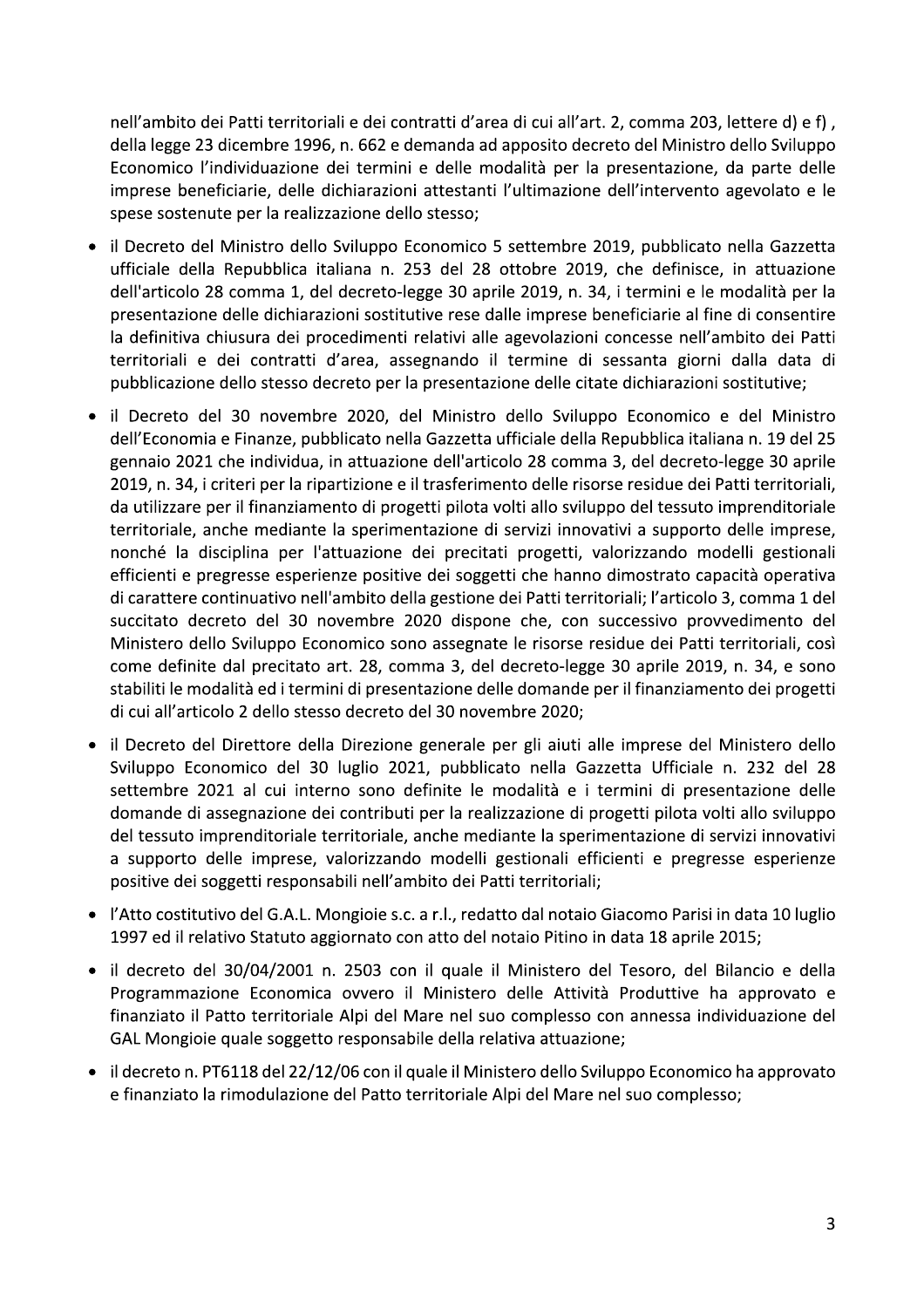- · il decreto del 12/04/2001 n. 2476 con il quale il Ministero del Tesoro, del Bilancio e della Programmazione Economica ha approvato e finanziato il Patto territoriale Agricolo Alpi del Mare Il nel suo complesso;
- · il verbale del Consiglio di Amministrazione del GAL Mongioie del 15 novembre 2021, recante l'approvazione dello schema del presente avviso con annessa individuazione del relativo responsabile unico del procedimento in ottemperanza alle disposizioni di cui alla Legge n. 241/90.

# Capo I - Disposizioni generali

#### Progetto Pilota "Terre del GAL Mongioie" art. 1.

- 1. Nel quadro delle finalità perseguite dal "Bando per la realizzazione di progetti pilota" di cui al Decreto del Direttore della Direzione generale per gli incentivi alle imprese del Ministero dello Sviluppo Economico del 30 luglio 2021, promosso ed attuato dallo stesso Ministero in attuazione dell'art. 28 comma 3, del Decreto Crescita, il GAL Mongioie s.c. a r.l. - quale Soggetto responsabile del Patto territoriale "Alpi del Mare I" (di seguito "il Patto") – è promotore del Progetto Pilota denominato "Terre del GAL Mongioie" (di seguito "il Progetto Pilota" o "il Progetto").
- 2. Il Progetto Pilota assume quale obiettivo generale lo sviluppo economico e sociale in chiave sostenibile del territorio del Patto, come di seguito definito, attraverso la promozione e la valorizzazione a fini turistici del patrimonio naturale, culturale e tradizionale in esso presente.
- 3. Tale obiettivo strategico si declina sul piano operativo nei seguenti obiettivi specifici:
	- A. Preservare e valorizzare il patrimonio naturalistico e delle attività tradizionali ad esso direttamente collegate quale elemento distintivo del territorio, promuovendone la fruizione turistica in chiave sostenibile;
	- B. Sostenere il potenziamento dell'attuale offerta turistico-ricettiva presente all'interno del territorio e dei servizi ad essa complementari;
	- C. Sostenere il rafforzamento competitivo in chiave sostenibile del sistema imprenditoriale legato alle produzioni agro-industriali tipiche del territorio, promuovendone l'integrazione ove possibile all'interno dell'offerta turistico-culturale locale.

#### Descrizione e finalità dell'Avviso art. 2.

- 1. Il presente Avviso pubblico è finalizzato alla raccolta di manifestazioni di interesse per la realizzazione di iniziative imprenditoriali promosse da operatori economici costituiti in forma di impresa di micro, piccole e medie dimensioni (PMI) come di seguito definite, coerenti con le finalità del Progetto Pilota come descritte nell'articolo precedente.
- 2. L'Avviso definisce le modalità e i termini di presentazione e valutazione delle proposte ai fini della selezione di quelle cui potranno essere assegnati i contributi pubblici all'atto dell'eventuale approvazione del Progetto Pilota da parte dell'Ente finanziatore.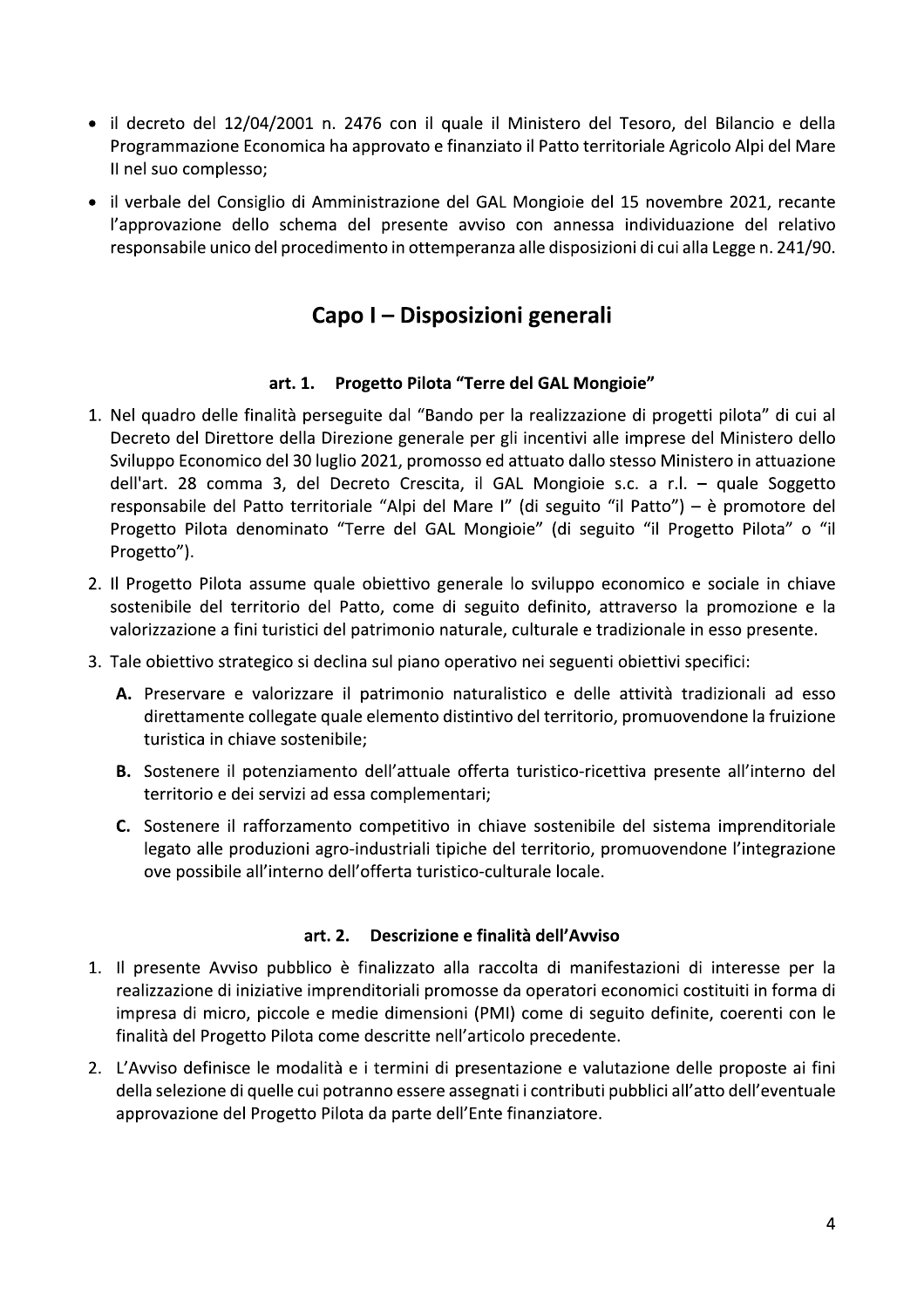3. La concessione del contributo pubblico di spettanza dei singoli soggetti beneficiari potrà essere formalizzata dal Soggetto responsabile, laddove il Progetto Pilota venga a sua volta ammesso a finanziamento da parte dell'Ente finanziatore.

#### art. 3. **Definizioni**

Con riguardo agli interventi promossi dal presente Avviso e ai contesti territoriali di loro realizzazione, valgono le seguenti definizioni:

- **Avviso:** il presente documento;
- Bando: Decreto del Direttore della Direzione generale per gli incentivi alle imprese del Ministero dello Sviluppo Economico del 30 luglio 2021;
- **Ente finanziatore:** il Ministero dello Sviluppo Economico Direzione Generale per gli Incentivi alle Imprese;
- **G.A.L.:** Gruppo di Azione Locale (il GAL Mongioie S.c. a r.l. Soggetto responsabile);
- Giovane agricoltore: Una persona fisica di tra i 18 e i 40 anni alla data della presentazione della domanda di aiuto, che possiede adeguate qualifiche e competenze professionali e che si insedia per la prima volta in un'azienda agricola in qualità di capo dell'azienda o che si è già insediata nei cinque anni precedenti la domanda di sostegno (art. 2, p.to 34 Reg. UE 702/2014);
- **Patto territoriale**: Strumento agevolativo previsto dall'articolo 2, comma 203, lettera d), della legge 23 dicembre 1996, n. 662;
- PMI: Imprese di micro, piccola e media dimensione, come definite dalla raccomandazione della Commissione europea 2003/361/CE del 6 maggio 2003, dal decreto del Ministro delle Attività Produttive 18 aprile 2005, pubblicato nella Gazzetta ufficiale n. 238 del 12 ottobre 2005, recante Adeguamento alla disciplina comunitaria dei criteri di individuazione di piccole e medie imprese, nonché dall'allegato I del Regolamento GBER e del Regolamento ABER;
- Produzione agricola primaria: la produzione di prodotti del suolo e dell'allevamento, di cui all'allegato I del TFUE, senza ulteriori interventi volti a modificare la natura di tali prodotti;
- Regolamento ABER: il regolamento (UE) n. 702/2014 della Commissione, del 25 giugno 2014, pubblicato nella Gazzetta ufficiale dell'Unione europea L 193 del 1° luglio 2014, e successive modifiche e integrazioni, che dichiara alcune categorie di aiuti nei settori agricolo e forestale e nelle zone rurali compatibili con il mercato comune in applicazione degli articoli 107 e 108 del TFUE;
- **Regolamento "de-minimis"**: il regolamento (UE) n. 1407/2013 della Commissione, del 18 dicembre 2013, pubblicato nella Gazzetta ufficiale dell'Unione europea L 352 del 24 dicembre 2013, e successive modifiche e integrazioni, relativo all'applicazione degli articoli 107 e 108 del Trattato sul funzionamento dell'Unione europea agli aiuti "de-minimis";
- Regolamento GBER: il regolamento (UE) n. 651/2014 della Commissione del 17 giugno 2014, pubblicato nella Gazzetta ufficiale dell'Unione europea L 187 del 26 giugno 2014, e successive modifiche e integrazioni, che dichiara alcune categorie di aiuti compatibili con il mercato comune in applicazione degli articoli 107 e 108 del TFUE;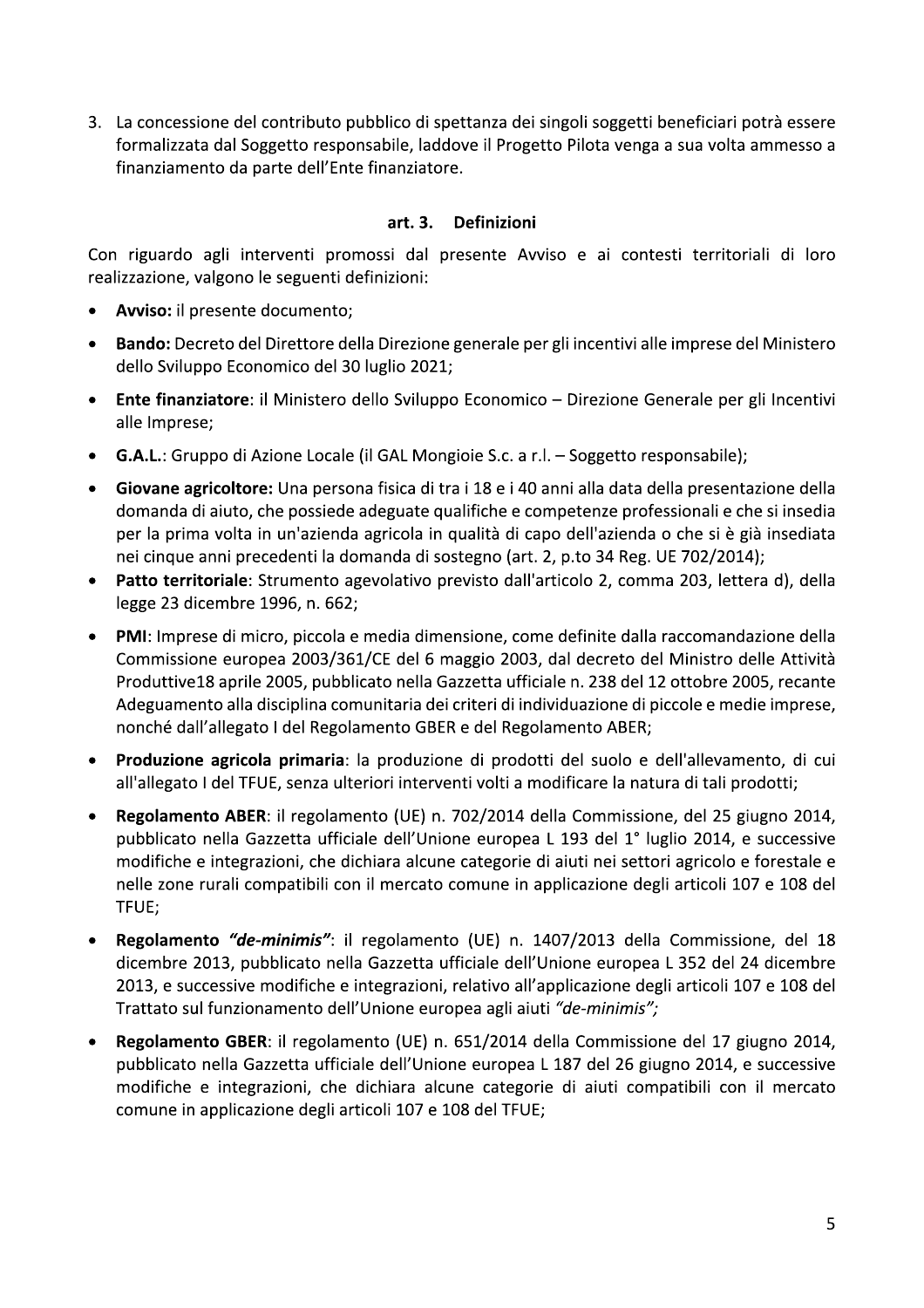- Soggetto beneficiario: PMI titolari degli interventi selezionati nel quadro delle finalità del Progetto pilota, a seguito dell'uscita della graduatoria e dell'ammissione a finanziamento da parte dell'Ente finanziatore;
- Soggetto gestore: Unioncamere, responsabile dell'intera procedura di attuazione del Bando di cui al decreto direttoriale del 30 luglio 2021;
- Soggetto responsabile: il G.A.L. Mongioie S.c. a r.l. quale soggetto responsabile del Patto territoriale di cui al punto 2.5 della delibera CIPE n. 29 del 21 marzo 1997 che assume la responsabilità - nei confronti del Soggetto gestore e dell'Ente finanziatore - delle procedure di attuazione del Progetto pilota ove ammesso alle agevolazioni del Bando;
- Soggetto richiedente: le PMI che presentano una proposta progettuale a valere sulla procedura di selezione oggetto del presente Avviso;
- Startup innovativa: impresa di micro e piccole dimensioni ad alto contenuto tecnologico definita dal Decreto-legge 179/2012, art. 25, comma 2;
- Trasformazione di prodotti agricoli: qualsiasi trattamento di un prodotto agricolo in cui il prodotto ottenuto resta pur sempre un prodotto agricolo, eccezion fatta per le attività svolte nell'azienda agricola necessarie per preparare un prodotto animale o vegetale alla prima vendita:
- Unità produttiva: struttura produttiva dotata di autonomia tecnica, organizzativa, gestionale e funzionale, eventualmente articolata su più sedi o impianti, anche fisicamente separati ma funzionalmente collegati.

### art. 4. Compiti del Soggetto responsabile

- 1. Il Soggetto responsabile del Progetto Pilota è il G.A.L. Mongioie che si occuperà della preselezione delle proposte progettuali sulla base di quanto disciplinato dal presente Avviso e dell'istruttoria delle manifestazioni di interesse sulla base dei criteri di valutazione di cui alla tabella all'Allegato 8.
- 2. All'occorrenza di una positiva valutazione da parte del Soggetto gestore del Progetto Pilota presentato dal Soggetto responsabile, quest'ultimo risponderà della supervisione delle procedure di attuazione degli interventi pubblici e privati in esso previsti secondo le specifiche disposizioni impartite dall'Ente finanziatore.

#### art. 5. Soggetti destinatari del sostegno finanziario e requisiti di ammissibilità soggettiva

- 1. Sono eleggibili al sostegno finanziario oggetto del presente Avviso le PMI che, alla data di presentazione della domanda di accesso alla procedura di selezione, dispongano dei seguenti requisiti soggetti:
	- a) sono regolarmente costituite ed iscritte come attive nel Registro delle imprese;
	- b) alla data di pubblicazione dell'Avviso, sono registrati come attivi presso la competente Camera di Commercio;
	- c) sono nel pieno e libero esercizio dei propri diritti, non sono sottoposte a procedura concorsuale e non si trovano in stato di fallimento, di liquidazione coatta o volontaria, di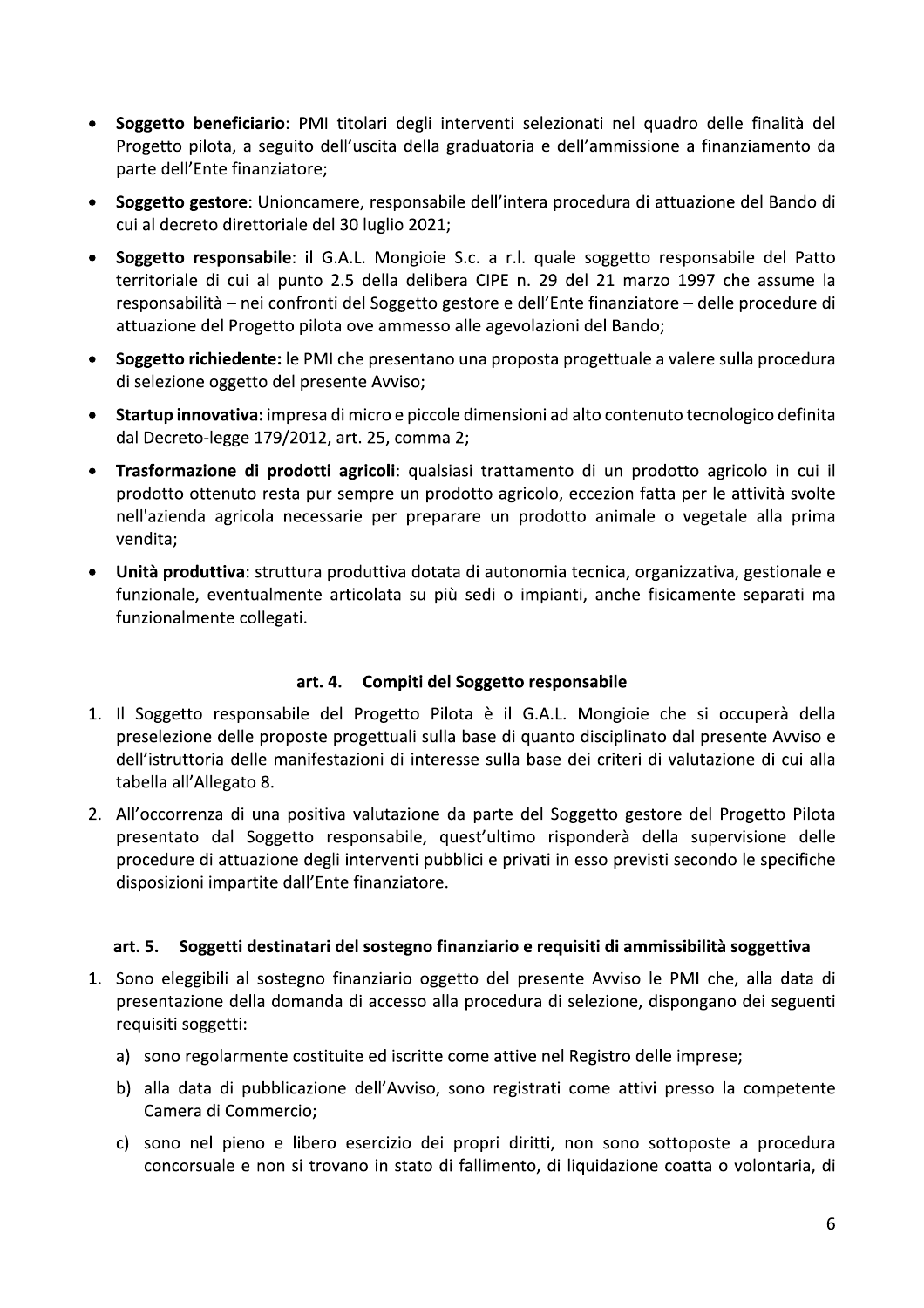amministrazione controllata, di concordato preventivo (ad eccezione del concordato preventivo con continuità aziendale) o in qualsiasi altra situazione equivalente secondo la normativa vigente;

- d) sono in regola con le disposizioni vigenti in materia di normativa edilizia e urbanistica, del lavoro, della prevenzione degli infortuni e della salvaguardia dell'ambiente e sono in regola in relazione agli obblighi contributivi;
- e) non rientrano tra le imprese che hanno ricevuto e, successivamente, non rimborsato o depositato in un conto bloccato, gli aiuti individuati quali illegali o incompatibili dalla Commissione europea;
- f) non sono destinatarie di una sanzione interdittiva di cui all'articolo 9, comma 2, lettera d), del decreto legislativo 8 giugno 2001, n. 231 e successive modificazioni e integrazioni;
- g) i cui legali rappresentanti o amministratori non siano stati condannati, con sentenza definitiva o decreto penale di condanna divenuto irrevocabile o sentenza di applicazione della pena su richiesta ai sensi dell'articolo 444 del codice di procedura penale, per i reati che costituiscono motivo di esclusione di un operatore economico dalla partecipazione a una procedura di appalto o concessione ai sensi della normativa in materia di contratti pubblici relativi a lavori, servizi e forniture vigente alla data di presentazione della domanda;
- h) non sono in condizioni tali da risultare impresa in difficoltà, così come individuata all'articolo 2, punto 18, del Regolamento GBER.

#### Proposte progettuali ammissibili art. 6.

- 1. Sono ammissibili alla procedura di selezione oggetto del presente Avviso le proposte progettuali finalizzate a promuovere sviluppo del tessuto turistico ed imprenditoriale del territorio del Patto, anche mediante la sperimentazione di servizi innovativi a supporto delle imprese, promossi da operatori economici dotati dei requisiti soggettivi di cui all'articolo precedente che intendano realizzare un programma di interventi su di una o più unità produttive funzionalmente collegate localizzate in uno dei comuni eleggibili come indicati all'interno dell'Allegato 1.
- 2. I programmi di interventi di cui al comma 1 devono rientrare, a pena di irricevibilità, in uno dei seguenti ambiti tematici selezionati dal Soggetto responsabile tra quelli consentiti dall'art. 6 comma 2 del Decreto Direttoriale del 30 luglio 2021:
	- a) Competitività del sistema produttivo, in relazione alle potenzialità di sviluppo economico dell'area interessata: sviluppo e consolidamento di PMI già esistenti, in particolare promuovendo la digitalizzazione e l'innovazione di processo e di organizzazione, ovvero l'offerta di nuovi prodotti e servizi da parte delle singole imprese beneficiarie e favorendo la creazione di filiere produttive e di forme di collaborazione tra imprese;
	- b) Valorizzazione delle risorse naturali, culturali e del turismo sostenibile: valorizzazione dei siti turistici, culturali e storici, in un'ottica di sostenibilità ambientale e di miglioramento dell'accessibilità a tali siti, fisica e virtuale, attraverso il finanziamento di strutture ricettive ecosostenibili, progetti di promozione e comunicazione e progetti volti a favorire la fruizione delle risorse anche attraverso l'utilizzo di tecnologie ICT (es. droni, materiale divulgativo, siti web), sistemi di mobilità sostenibile condivisa.
- 3. Ai fini dell'ammissibilità, i progetti devono disporre dei seguenti requisiti oggettivi: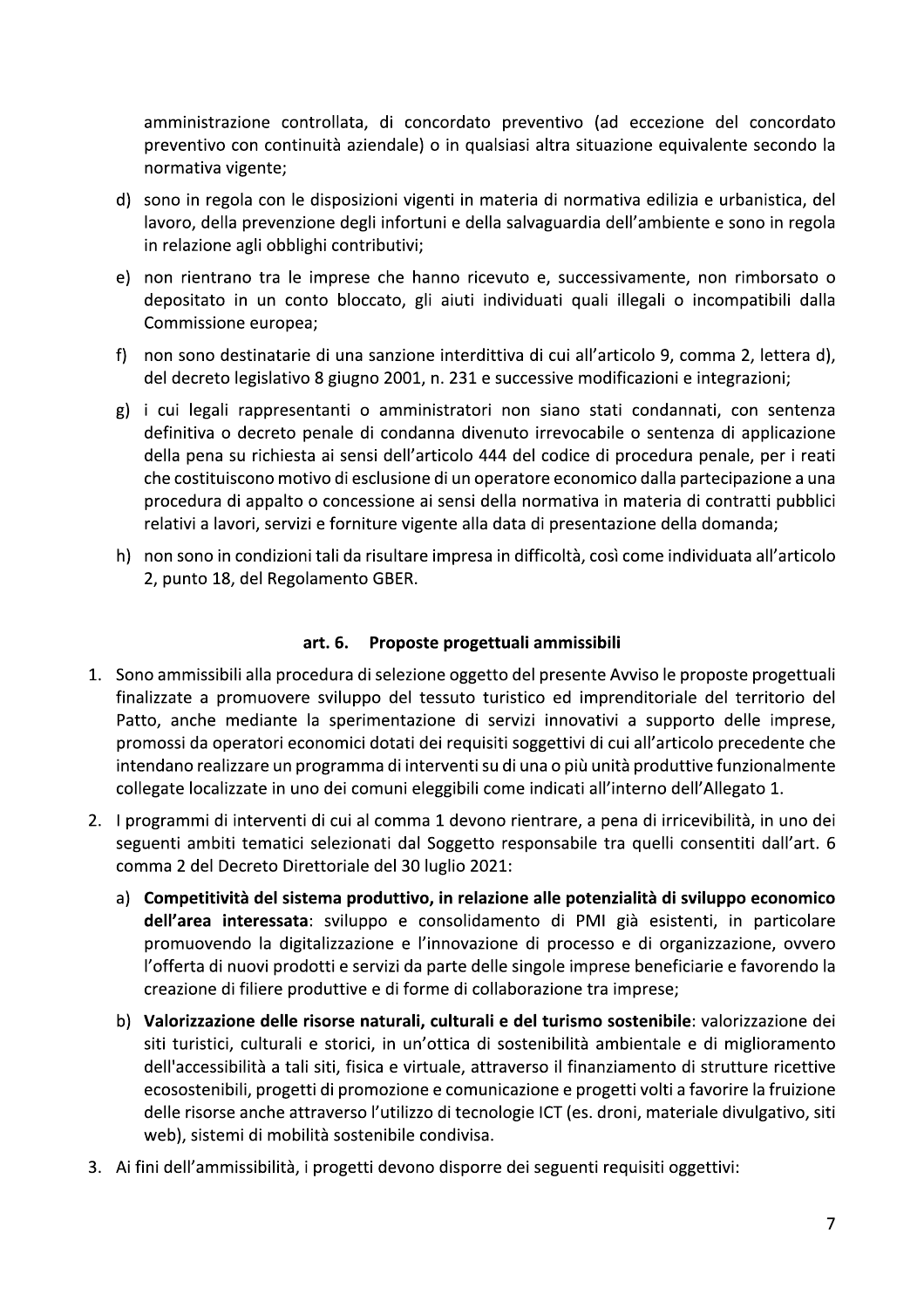- a) essere realizzati dai soggetti che presentano i requisiti di cui all'art. 5;
- b) essere realizzati presso un'unità produttiva localizzata nell'area di intervento di cui all'Allegato 1;
- c) avere ad oggetto lo svolgimento di un'attività economica identificata con uno dei codici ATECO indicati nell'Allegato 3. Il possesso di tale codice dovrà essere dimostrato dal concorrente al più tardi entro la data di sottoscrizione dell'accordo di finanziamento di cui al successivo articolo 11;
- d) essere avviati successivamente alla presentazione della domanda di accesso alla procedura di selezione di cui al presente Avviso pubblico. Per data di avvio si intende la data di inizio dei lavori di realizzazione relativi all'investimento, oppure la data del primo impegno giuridicamente vincolante ad ordinare attrezzature o di qualsiasi altro impegno che renda irreversibile l'investimento, a seconda di quale condizione si verifichi prima. L'acquisto di terreno e i lavori preparatori, quali la richiesta di permessi o la realizzazione di studi di fattibilità non sono considerati come avvio dei lavori;
- e) avere una durata non superiore a 18 (diciotto) mesi decorrenti dalla data del provvedimento di assegnazione dei contributi. Per data di ultimazione si intende la data dell'ultimo titolo di spesa pagato e rendicontato e ritenuto ammissibile alle agevolazioni. Eventuali proroghe opportunamente motivate del suddetto termine potranno essere concesse, previa idonea richiesta da sottoporre al Soggetto responsabile, secondo le disposizioni di cui al successivo art. 12;
- f) avere un costo complessivo ammissibile compreso tra un valore minimo di  $\epsilon$  30.000,00 (Euro trentamila) ed un massimo di € 1.000.000,00 (Euro un milione).
- 4. Per le proposte progettuali aventi ad oggetto la produzione, la lavorazione e la commercializzazione di prodotti agricoli e/o di derivazione agricola, i soggetti proponenti si obbligano ad impiegare materie prime e prodotti che siano per almeno l'80 (ottanta) per cento di origine locale.
- 5. Per le proposte progettuali che comportano la realizzazione di opere murarie e assimilate, i soggetti proponenti sono tenuti ad utilizzare, ove possibile e prioritariamente, materiali lapidei e legno di origine locale.
- 6. Per le proposte progettuali aventi ad oggetto la realizzazione di programmi di investimento aventi ad oggetto lo svolgimento di attività turistiche ricadenti nelle classificazioni ATECO 2007 di cui ai codici identificati come tali all'interno nell'Allegato 3, i soggetti richiedenti si impegnano a prevedere nel progetto la realizzazione, all'interno delle stesse strutture, di appositi servizi e/o allestimenti per le attività di ciclo-escursionismo (es. locali di custodia e di deposito delle e-bikes, locale spogliatoio per e-bikers, locale di mini officina, idonee rastrelliere, ecc) secondo le indicazioni e le prescrizioni contenute nell'Allegato 9 relativo al Progetto G.A.L. MONGIOIE E-**BIKE CLUSTER.**

### art. 7. Tipologia di progetti ammissibili

1. Le agevolazioni oggetto del presente Avviso sono concesse nella forma esclusiva della sovvenzione a fondo perduto entro i limiti di intensità espressamente previsti dai regimi di aiuto di seguito indicati, così come riepilogati all'interno dell'Allegato 2.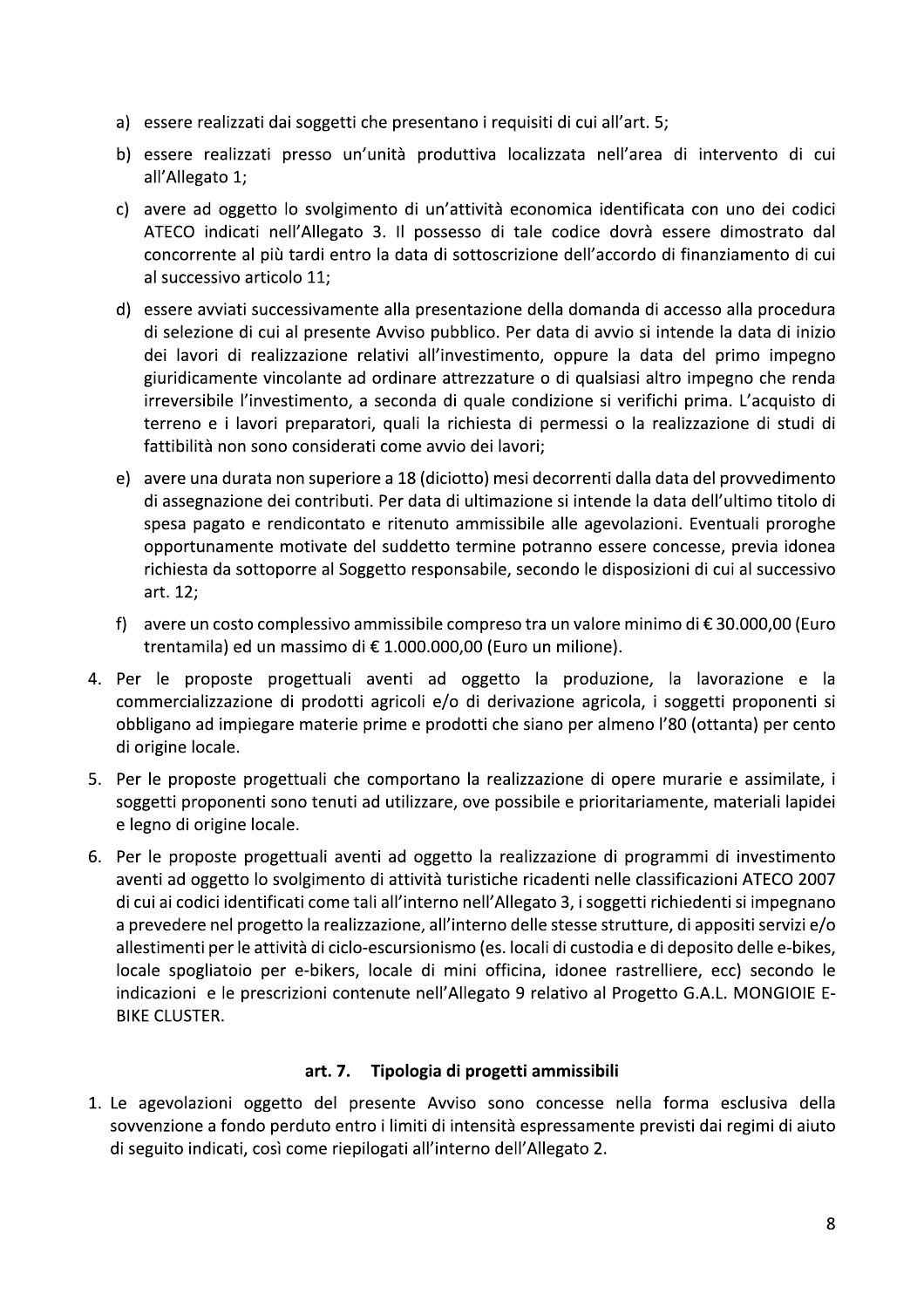- 2. Sono ammissibili al sostegno finanziario del presente Avviso, le proposte aventi ad oggetto la realizzazione di programmi di interventi volti allo sviluppo del tessuto turistico/imprenditoriale territoriale, che perseguono una delle finalita indicate al comma 2 dell'articolo precedente e che rientrino in una delle seguenti tipologie di interventi: 2. Sono ammissibili al sostegno finanziario del presente Avviso, le proposte aventi ad og<br>
realizzazione di programmi di interventi volti allo sviluppo del tessuto turistico/impreno<br>
territoriale, che perseguono una delle
	- a) progetti di investimento (art. 19 del decreto direttoriale 30 luglio 2021) Progetti promossi da PMI gia costituite che prevedano la realizzazione di una nuova unita produttiva o l'ampliamento di una unita produttiva, mediante la diversificazione della produzione con nuovi prodotti e/o servizi aggiuntivi;
	- b) progetti di avviamento (art. 20 del decreto direttoriale 30 luglio 2021) Progetti promossi da imprese di piccola dimensione (non sono ammesse le medie imprese) costituite da non più di 60 mesi dalla data di presentazione della domanda di agevolazione. Sono escluse le imprese operanti nel settore della produzione agricola primaria;
- realizzazione di programmi di interventi volti allo sviluppo del tessuto turistico/imprendenterrichicle, che perseguono una delle finaltà indicate al comma 2 dell'articolo precedente rientrino in una delle seguenti tipolog da PIVII gia costituite che prevedano la realizzazione di una ni<br>
l'ampliamento di una unità produttiva, mediante la diversificazio<br>
nuovi prodotti e/o servizi aggiuntivi;<br>
b) **progetti di avviamento** (*art. 20 del decret* cui ai punti precedenti da realizzarsi in a PMI gia costructe cne preverano la realizzazione di una unità produttiva, mediante la diversificazione della produzione con<br>
l'ampliamento di una unità produttiva, mediante la diversificazione della produzione con<br>
nuov promossi da PMI ricadenti nelle precedenti due fattispecie, escluse le imprese operanti nel settore della produzione agricola primaria; di 60 messione (non sono ammesse le medie imprese) costituite da non<br>più di 60 mesi dalla dati presentazione della domanda di agevolazione. Sono escluse le<br>imprese operanti nel settore della produzione agricola primaria;<br>c
	- promossi da imprese agrícole che intendano realizzare interventi direttamente connessi con le attivita di produzione primaria;
	- promossi da imprese agricole che intendano realizzare interventi direttamente connessi con le attività di trasformazione e/o commercializzazione di prodotti agricoli.
	- F **and the external of an avoken when the** out at puntil precedent dareastzasti in regime-<br>
	di "de-minimis" (art. 18.2 del decreto direttoriale 30 luglio 2021) Progetti promossi da PMI<br>
	ricadenti nelle precedenti due fa 3. Tsoggetti ammissibili che prendano parte alla procedura di selezione oggetto del presente Avviso devono indicare all'interno della domanda di accesso alla procedura di selezione la tipologia di aiuto per la quale concorrono. È ammessa una sola opzione, la stessa non potra in nessun modo essere cambiata durante tutto il successivo percorso di concessione e di erogazione delle agevolazioni fino all'integrale completamento dell'iniziativa agevolata.
		- 4. Il dettaglio delle condizioni di ammissibilità alle agevolazioni di cui ai punti precedenti e riportato in nel Capo II dell'Avviso.
		- 5. I soggetti proponenti che risultino gia iscritti a forme di aggregazione imprenditoriale tese alla valorizzazione e alla promozione del territorio e dei prodotti locali riceveranno una premialita in sede di valutazione della proposta progettuale, così come previsto dal punto 1.2 della griglia contenente i criteri di valutazione di cui all'Allegato 8. mel Capo II dell'Avviso.<br>
		5. I soggetti proponenti che risultino già iscritti a forme di aggregazione imprenditoriale te:<br>
		valorizzazione e alla promozione del territorio e dei prodotti locali riceveranno una premia<br>
		sede

- so e assegnata una dotazione finanziaria complessiva di  $\epsilon$  7.000.000,00 (Euro Settemilioni==) da utilizzarsi per la selezione di progetti imprenditoriali coerenti con le finalita del Progetto Pilota promossi dai soggetti di cui all'art. 5.
- 2. Le operazioni destinatarie del sostegno finanziario pubblico del presente Avviso saranno selezionate mediante procedura valutativa a graduatoria di cui all'art. 5, comma 2 del D.lgs.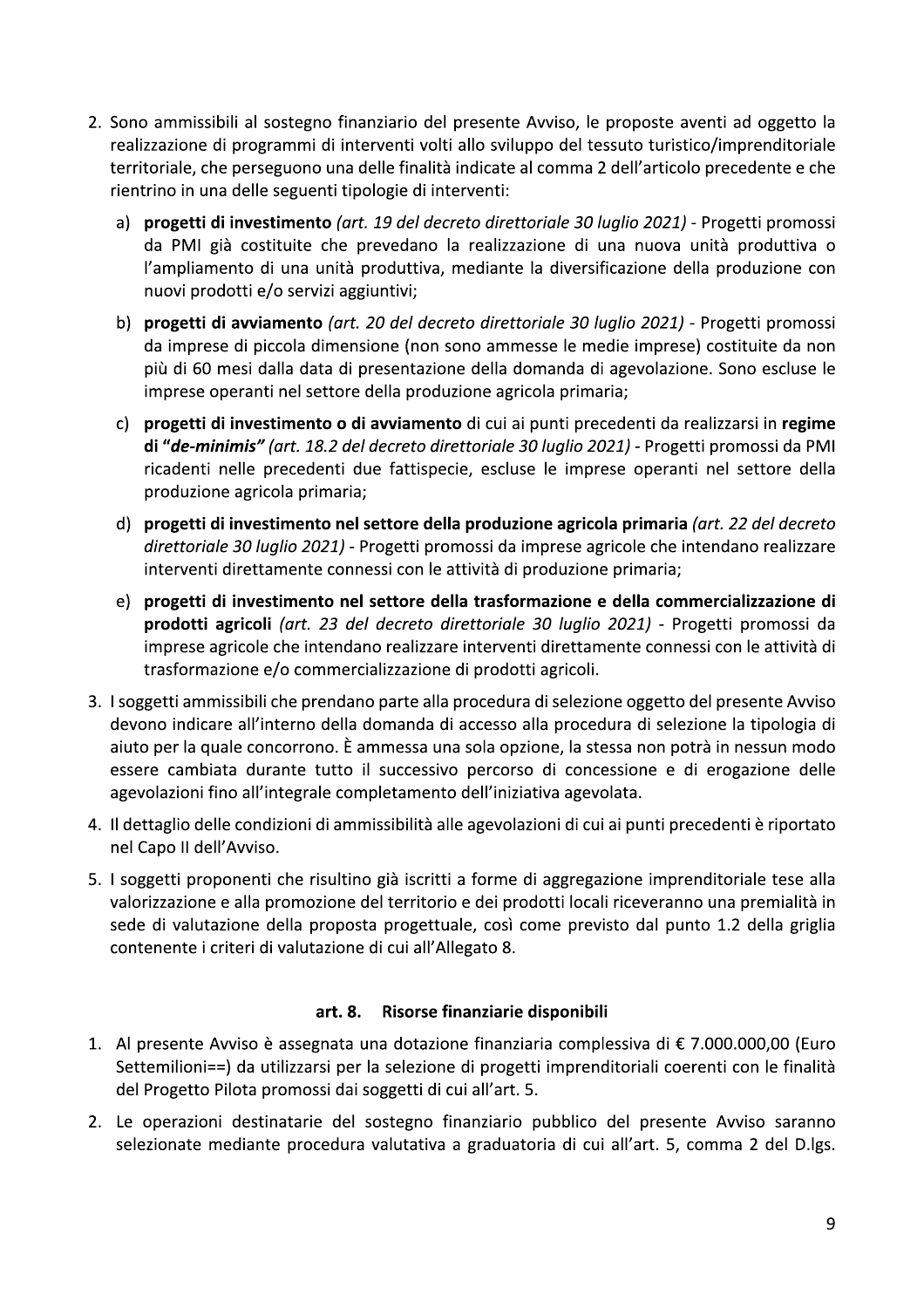123/1998 in base all'attribuzione di appositi punteggi definiti nell'Allegato 8, e fino ad esaurimento delle risorse complessive a disposizione.

- 3. Il Soggetto responsabile si riserva, in presenza di un numero di proposte progettuali valutate positivamente, ma eccedenti le risorse di cui al presente Avviso, la facoltà di destinare, ove disponibili, ulteriori risorse al finanziamento di progetti utilmente collocati nelle graduatorie, procedendo allo scorrimento delle stesse.
- 4. Ai fini dell'eventuale scorrimento di cui sopra, la graduatoria di cui innanzi s'intenderà valida fino alla scadenza del 31 dicembre 2022.

#### art. 9. Procedura di accesso e modalità e termini di presentazione delle domande

- 1. Le domande per la partecipazione alla procedura di selezione di cui al presente Avviso devono essere trasmesse al Soggetto responsabile esclusivamente a mezzo Posta Elettronica Certificata (PEC) al seguente indirizzo PEC galmongioie@pec.it indicando come oggetto: "Manifestazione di interesse per Progetto Pilota", entro e non oltre le ore 12:00 del 06/12/2021. Le domande pervenute oltre il suddetto termine saranno automaticamente escluse. Non saranno considerate ammissibili, altresì, quelle pervenute con modalità differenti di trasmissione.
- 2. La domanda di partecipazione di cui al punto precedente dovrà essere presentata allegando la seguente documentazione debitamente firmata dal legale rappresentante del Soggetto proponente:
	- a) Domanda di partecipazione (Allegato 4);
	- b) Scheda progetto (Allegato 5);
	- c) Piano di investimento della proposta progettuale (Allegato 6);
	- d) Conto economico previsionale (Allegato 7, foglio 7.1), da presentare in formato sia Excel, sia PDF;
	- e) Prospetto della copertura finanziaria (Allegato 7, foglio 7.2) da presentare sia in formato Excel, sia PDF;
	- f) Eventuali preventivi contenenti la descrizione delle caratteristiche tecniche dei beni/servizi di cui si prevede l'acquisto, acquisiti non anteriormente a 6 mesi dalla data di pubblicazione dell'Avviso, comprovanti la congruità degli acquisti di beni e servizi di cui si prevede l'acquisizione ai fini dell'attuazione delle attività di progetto;
	- g) Visura camerale con vigenza rilasciata non anteriormente a 4 mesi dalla data di pubblicazione dell'Avviso.
- 3. Gli allegati alla domanda di partecipazione inviati all'indirizzo PEC di cui al comma 1 devono avere complessivamente una dimensione inferiore ai 5 MB e dovranno essere presentati, ove non diversamente specificato nel comma precedente, in formato PDF.
- 4. Tutta la documentazione di cui al comma precedente dovrà essere firmata digitalmente dal legale rappresentante del Soggetto proponente. Le carenze della documentazione che non consentono l'individuazione del contenuto della proposta progettuale o del Soggetto responsabile della stessa costituiscono irregolarità non sanabili e comporteranno la non ricevibilità dell'istanza. Non saranno ritenute valide le domande di accesso alla procedura di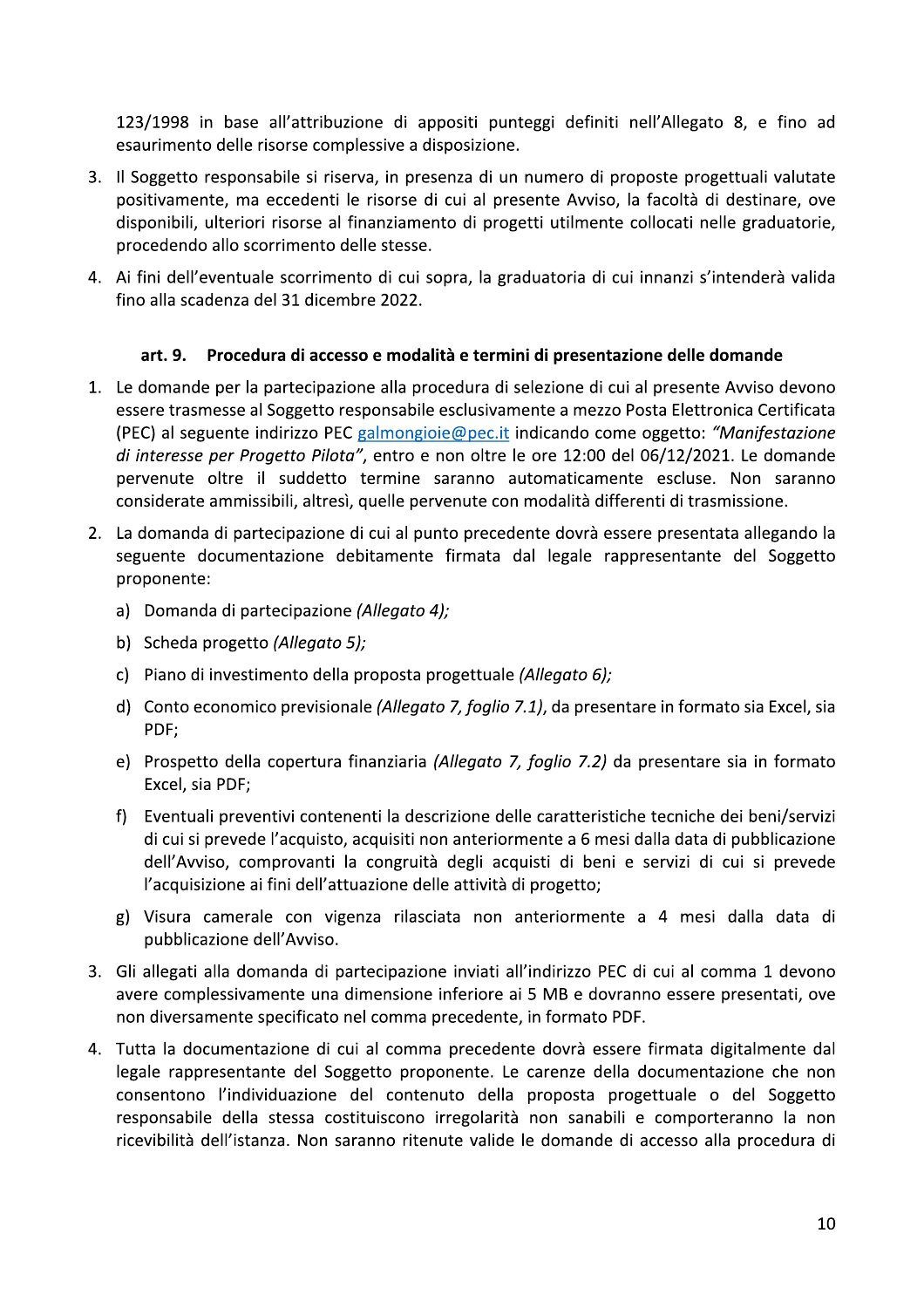selezione non firmate digitalmente nelle modalità sopra indicate, né quelle presentate con modalità diverse da quelle indicate nel presente Avviso.

- 5. È obbligatoria l'indicazione di un unico indirizzo PEC presso il quale il Soggetto proponente elegge domicilio ai fini della presente procedura di selezione e tramite il quale verranno gestite tutte le comunicazioni successive all'invio della domanda. È inoltre necessario il possesso di una firma digitale da parte del legale rappresentante di ciascun concorrente.
- 6. Per il presente Avviso, ogni soggetto proponente può concorrere presentando un'unica proposta progettuale. Qualora pervengano più proposte da parte dello stesso soggetto, verrà presa in considerazione solo l'ultima pervenuta in ordine temporale all'indirizzo PEC di cui al primo comma.
- 7. Il presente Avviso e tutta la modulistica sono scaricabili dal sito Internet del G.A.L. Mongioie al seguente indirizzo http://www.galmongioie.it/progetto-pilota/progetto-pilota-%E2%80%9Cleterre-del-gal-mongioie%E2%80%9D.html

## art. 10. Istruttoria delle domande e pubblicazione della graduatoria

- 1. L'istruttoria delle domande di accesso alla procedura di selezione verrà eseguita da una apposita commissione (di seguito "la Commissione") i cui componenti saranno designati dal Consiglio di amministrazione del Soggetto responsabile. Essa sarà formata da 3 componenti la cui nomina avverrà, previo accertamento dell'assenza di conflitti di interesse, dopo il termine di chiusura per la presentazione delle domande di accesso alla procedura di selezione di cui al comma 1 dell'articolo precedente.
- 2. La procedura di selezione riguarderà preliminarmente l'esame della completezza e della regolarità della domanda, la verifica dei requisiti di ammissibilità di cui agli articoliart. 5art. 6, art. 7 del presente Avviso, nonché la verifica della coerenza delle proposte progettuali presentate in coerenza con le finalità del Progetto Pilota.
- 3. Le attività istruttorie sono svolte entro 30 giorni dalla data di chiusura della finestra di presentazione delle proposte progettuali, ferma restante la possibilità - per il Soggetto responsabile – di chiedere integrazioni e/o chiarimenti. In quest'ultimo caso, il predetto termine si intende sospeso fino alla produzione di quanto richiesto.
- 4. Al termine delle attività istruttorie, la Commissione di valutazione redigerà una graduatoria sulla base dei criteri previsti dalla tabella di cui all'Allegato 8 e dei relativi punteggi assegnabili, provvedendo all'attribuzione di un punteggio da 0 a 100. Entreranno in graduatoria i progetti che raggiungeranno un punteggio complessivo pari o superiore alla soglia minima di 60/100. In caso di parità di punteggio, verranno preferiti nella graduatoria i progetti che presentino un costo totale ammissibile maggiore.
- 5. La graduatoria verrà pubblicata sul sito del G.A.L. Mongioie all'indirizzo http://www.galmongioie.it/progetto-pilota/progetto-pilota-%E2%80%9Cle-terre-del-galmongioie%E2%80%9D.html.Tutti i soggetti che hanno presentato la domanda di contributo riceveranno, inoltre, una comunicazione ufficiale via PEC relativa agli esiti della procedura di valutazione.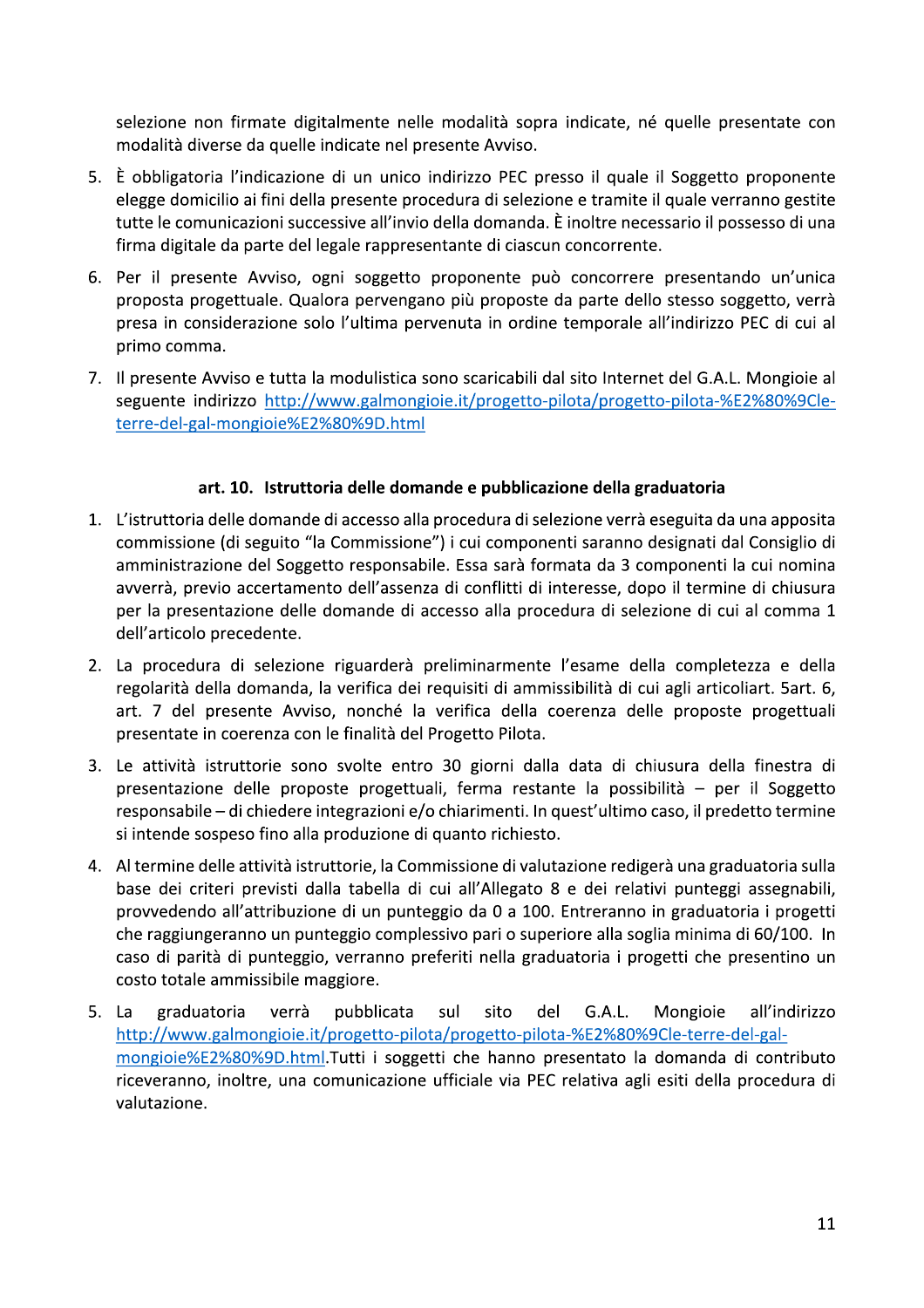#### art. 11. Accordo di finanziamento, erogazione, concessione e cumulo del contributo

- 1. A seguito della pubblicazione della graduatoria di cui all'art. 10, la concessione del contributo pubblico di spettanza dei singoli soggetti beneficiari potrà essere formalizzata dal Soggetto responsabile, solo allorquando il Progetto Pilota sia stato a sua volta ammesso a finanziamento da parte dell'Ente finanziatore.
- 2. Nell'eventualità di cui al comma precedente, i concorrenti validamente collocatisi all'interno della graduatoria di cui all'art. 10 riceveranno a mezzo PEC del Soggetto responsabile copia elettronica dell'Accordo per la concessione del contributo a fronte del progetto selezionato. Lo stesso Accordo dovrà, a pena di decadenza, essere controfirmato digitalmente per accettazione dal legale rappresentante del concorrente, entro il termine perentorio di 10 giorni dalla sua ricezione.
- 3. Il Soggetto responsabile, preliminarmente alla formalizzazione dei provvedimenti di concessione delle agevolazioni ai soggetti beneficiari, provvederà - a norma di legge - ad acquisire idonee attestazioni aggiornate da parte dei concorrenti in ordine al rispetto dei requisiti di ammissibilità, eseguendo le opportune verifiche imposte dalla normativa vigente in materia di prevenzione di antimafia, riciclaggio, e per il rispetto delle disposizioni in ordine agli obblighi previdenziali posti in capo ai datori di lavoro.
- 4. In questa fase, il Soggetto responsabile provvederà per le agevolazioni richieste a titolo di "deminimis" di cui all'art. 21, alle verifiche concernenti il rispetto delle condizioni di cumulo con eventuali altre agevolazioni concesse in precedenza all'Impresa unica, mediante estrazione di idonea visura per il tramite del Registro Nazionale degli Aiuti di Stato.
- 5. Qualora il Soggetto proponente non accetti l'Accordo o laddove non sia dato riscontro alla notifica dello stesso entro il termine di cui al comma 2, si procederà con la comunicazione della decadenza dal diritto a ricevere le agevolazioni di spettanza, e conseguentemente allo scorrimento della graduatoria.
- 6. Il contributo ricevuto per la realizzazione dei progetti selezionati non potrà essere cumulato con nessun altro aiuto pubblico a qualsiasi titolo concesso per le medesime spese sostenute in attuazione dell'operazione.
- 7. Ai fini del calcolo dell'intensità di aiuto, tutti gli importi relativi alle spese ammissibili indicate all'interno del budget di progetto sono da intendersi al lordo di qualsiasi imposta o altro onere. In deroga a quanto sopra, l'IVA sugli acquisti potrà ritenersi spesa ammissibile solo laddove la stessa risultasse definitivamente pagata ed irrecuperabile da parte del Soggetto beneficiario.
- 8. Gli aiuti erogabili in più quote ed i costi ammissibili sono attualizzati al momento della concessione dell'aiuto. Il tasso di interesse da utilizzare ai fini dell'attualizzazione è costituito dal tasso di attualizzazione vigente al momento della concessione dell'aiuto.
- 9. Il Soggetto beneficiario delle agevolazioni potrà richiederne l'erogazione in un numero massimo di tre quote relative allo Stato Avanzamento Lavori (SAL), previo accertamento dell'avvenuta esecuzione delle attività corrispondenti, come di seguito descritte:
	- a) una prima quota al raggiungimento di un avanzamento di spesa pari ad almeno il 30 (trenta) per cento del totale ammesso alle agevolazioni. L'erogazione di tale quota dovrà essere richiesta, a pena di decadenza dal diritto a ricevere le agevolazioni concesse, entro 120 giorni dalla data di sottoscrizione dell'Accordo di finanziamento;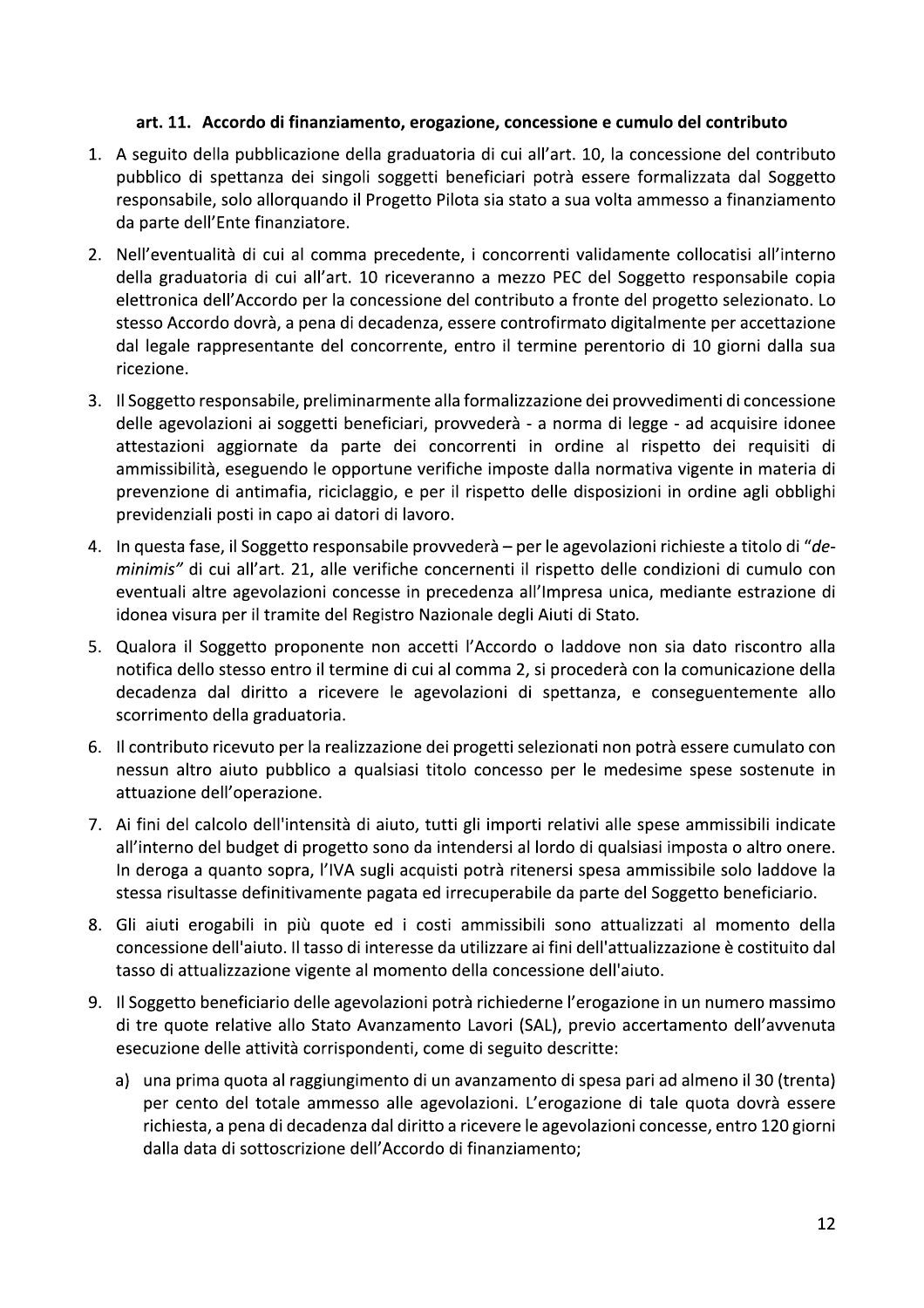- b) una seconda quota al raggiungimento di un avanzamento di spesa complessivo pari ad almeno il 70 (settanta) per cento del costo totale del progetto ammesso alle agevolazioni;
- c) il saldo delle agevolazioni dovrà essere richiesto previa presentazione della rendicontazione finale di spesa da presentarsi non più tardi di 90 giorni dalla data di ultimazione del progetto.
- 10. Il beneficiario può richiedere l'erogazione di un anticipo non superiore al 10 (dieci) per cento del contributo accordato, presentando idonea polizza fideiussoria bancaria o assicurativa contratta con un istituto di credito o assicurativo, a favore dell'Soggetto responsabile, corrispondente al 100 (cento) per cento dell'importo anticipato.

### art. 12. Modifiche progettuali

1. I soggetti beneficiari potranno proporre modifiche alla proposta progettuale ammessa alle agevolazioni a partire dal giorno successivo alla sottoscrizione del provvedimento di concessione delle agevolazioni da parte del Soggetto responsabile. Ogni modifica ai programmi di interventi presentati ai sensi dell'art. 6 dovrà essere

preventivamente autorizzata dal Soggetto responsabile a pena di decadenza dall'ammissione al finanziamento.

2. Per giustificati motivi oggettivi e previa richiesta all'Soggetto responsabile, potrà essere concessa una proroga dei termini presivi per il completamento dei programmi di interventi agevolati per un massimo di 6 mesi, rispetto alla durata prevista nella domanda presentata al presente Avviso, ma il progetto non potrà in ogni caso concludersi oltre la scadenza del 31 dicembre 2023.

### art. 13. Modalità e tempi di rendicontazione

- 1. La rendicontazione dei costi sostenuti dai soggetti beneficiari a fronte dei progetti agevolati avverrà esclusivamente a costi reali ed effettivamente sostenuti.
- 2. Per essere considerata ammissibile una spesa deve rispettare i seguenti requisiti di carattere generale:
	- a) essere pertinente e coerente con le finalità dell'operazione;
	- b) essere effettivamente sostenuta dal beneficiario e comprovata da fatture quietanzate o giustificata da documenti contabili aventi valore probatorio equivalente o, in casi debitamente giustificati, da idonea documentazione comunque attestante la pertinenza all'operazione della spesa sostenuta;
	- c) essere sostenuta nel periodo di eleggibilità delle spese;
	- d) essere tracciabile ovvero verificabile attraverso una corretta e completa tenuta della documentazione contabile e probatoria al fine di assicurare, con riferimento alla spesa, l'esistenza di un'adeguata pista di controllo;
	- e) essere contabilizzata, in conformità alle disposizioni di legge ed ai principi contabili.
- 3. Ai fini dell'ammissibilità i costi di cui al comma 1 dovranno:
	- a) essere sostenuti successivamente alla data di presentazione della domanda di agevolazione ed entro il termine ultimo previsto per l'ultimazione del progetto agevolato;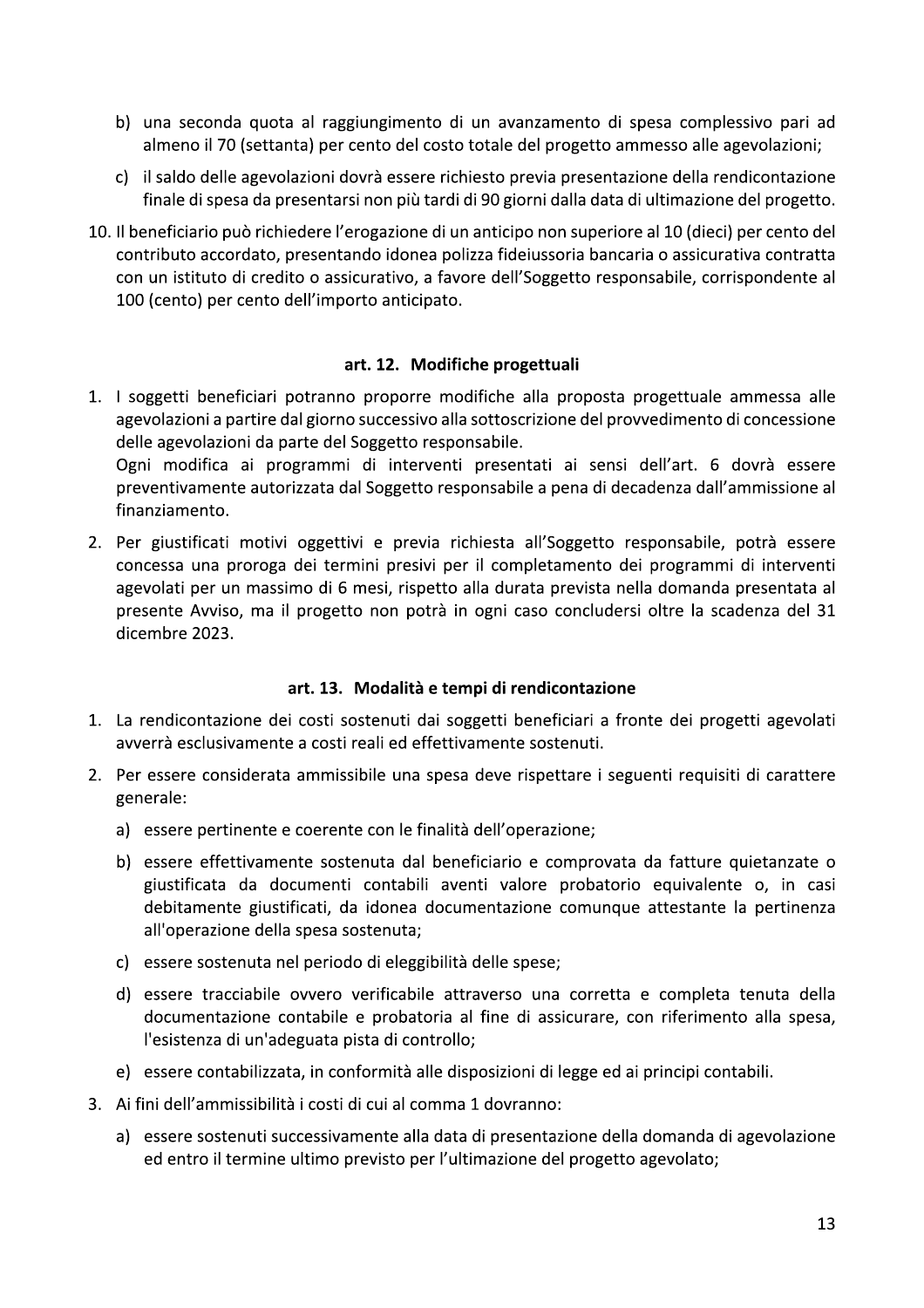- b) essere relativi a beni nuovi di fabbrica acquistati da terzi che non hanno relazioni con l'acquirente, alle normali condizioni di mercato e utilizzati esclusivamente nell'unità produttiva oggetto del progetto investimento;
- c) essere pagati esclusivamente attraverso conti intestati al Soggetto proponente e con modalità che consentano la piena tracciabilità del pagamento e l'immediata riconducibilità dello stesso alla relativa fattura o al relativo documento giustificativo di spesa. Sono consentiti esclusivamente i pagamenti eseguiti mediante bonifico SEPA.
- 4. Nel caso in cui la rendicontazione ammessa sia di importo inferiore a quanto previsto dal piano economico, l'importo del contributo verrà ridotto proporzionalmente.
- 5. Il termine ultimo per presentare la rendicontazione sarà, al più tardi, entro data 90 giorni per pagamento dell'ultimo titolo di spesa validamente documentato.
- 6. Le proposte progettuali dovranno completarsi nel termine massimo di 18 (diciotto) mesi dalla data di sottoscrizione dell'accordo di finanziamento e in ogni caso non oltre la scadenza del 31 dicembre 2023.

#### art. 14. Obblighi dei soggetti beneficiari

- 1. La concessione delle agevolazioni oggetto del Bando comporta per il Soggetto beneficiario l'obbligo di adempiere a quanto stabilito dal presente Avviso.
- 2. Lo stesso Soggetto beneficiario risponde dell'attuazione dell'operazione e del corretto utilizzo del contributo concesso ed erogato. In attuazione di tale principio, nei tre anni successivi al completamento del programma d'interventi agevolato, il Soggetto beneficiario si impegna a non dar luogo ad alcuna delle seguenti fattispecie, pena la revoca delle agevolazioni ricevute ed il conseguente pagamento degli interessi passivi calcolati al tasso legale sugli importi indebitamente percepiti:
	- a) cessazione o rilocalizzazione di un'attività produttiva al di fuori dell'area eleggibile al presente Avviso:
	- b) cambio di proprietà di un'infrastruttura che procuri un vantaggio indebito a un'impresa o a un ente pubblico;
	- c) una modifica sostanziale che alteri la natura, gli obiettivi o le condizioni di attuazione dell'operazione, con il risultato di comprometterne gli obiettivi originari.
- 3. Il beneficiario delle agevolazioni deve, altresì, assicurare che tutti i cittadini siano informati in merito al finanziamento ricevuto ottemperando alle specifiche istruzioni che saranno impartite dal Soggetto responsabile così come riportate all'interno dell'Accordo di finanziamento.
- 4. I Soggetti beneficiari si impegnano ad aderire alle iniziative promosse dal Soggetto responsabile per la promozione del territorio, della sua cultura e delle sue tradizioni anche attraverso la partecipazione a forme di aggregazione e/o di disciplinari di tutela delle produzioni di origine locale.
- 5. Ulteriori indicazioni relative agli obblighi dei destinatari delle agevolazioni potranno essere riportate all'interno dell'Accordo di finanziamento.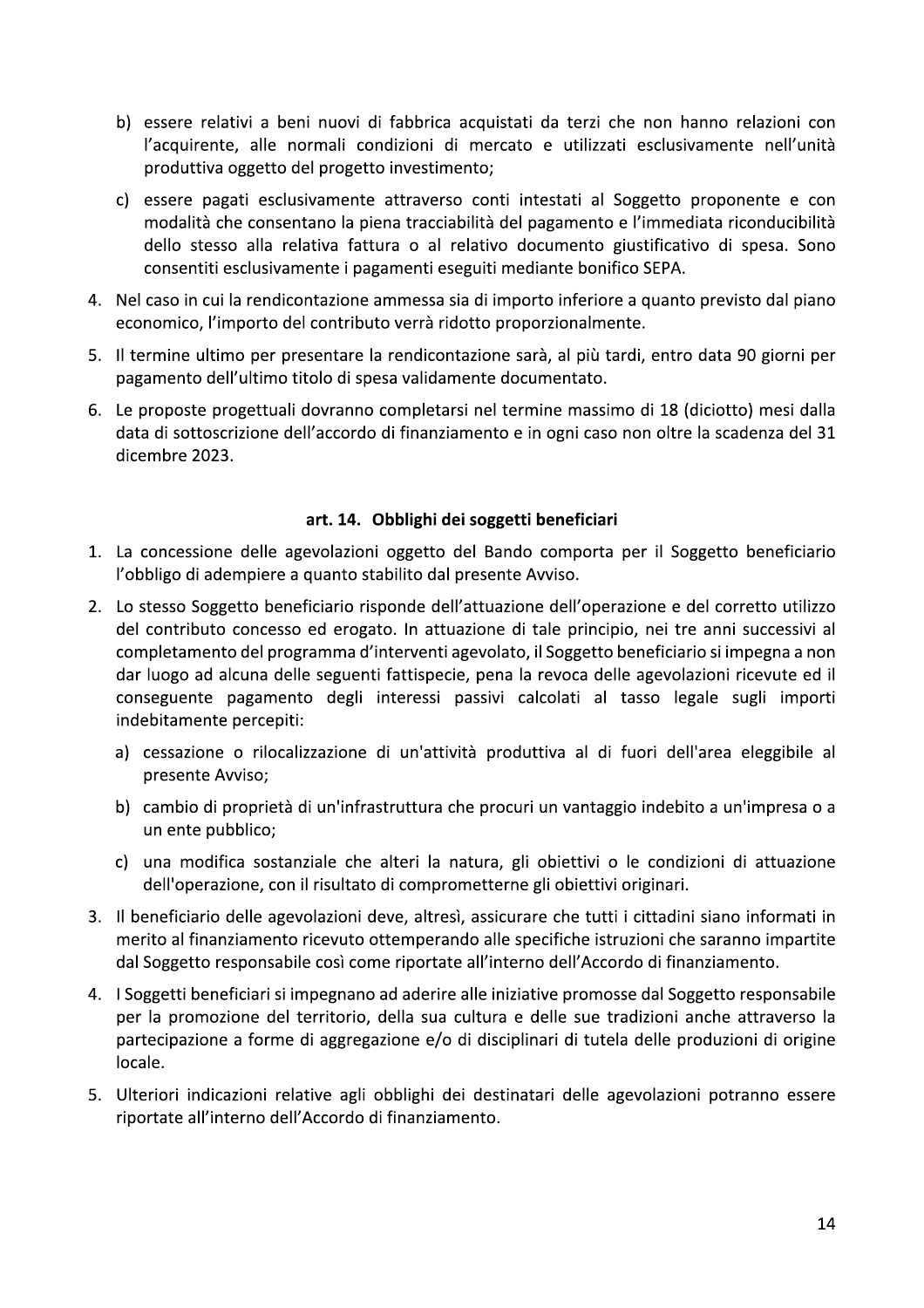#### art. 15. Ispezioni e controlli e monitoraggio della attività

- 1. Il Soggetto responsabile effettua verifiche amministrative per ciascuna domanda di rimborso presentata dai beneficiari e verifiche in loco per accertare che i prodotti e servizi finanziati siano stati forniti, che i beneficiari, e i destinatari individuati da quest'ultimo, abbiano pagato le spese dichiarate e che queste ultime siano conformi al diritto applicabile.
- 2. Oltre al controllo sui documenti presentati ai fini della erogazione dei contributi pubblici, il Soggetto responsabile, si riserva la possibilità di effettuare ispezioni, controlli in loco e sopralluoghi (anche a campione) presso i destinatari delle agevolazioni concesse allo scopo di verificare lo stato di attuazione dei progetti e delle spese oggetto dell'intervento, il rispetto degli obblighi previsti dalla normativa vigente nonché dall'Avviso, la veridicità delle dichiarazioni e informazioni prodotte dal destinatario finale, con particolare riferimento agli originali dei documenti contabili prodotti, e, in generale, le condizioni per la fruizione e il mantenimento della sovvenzione.
- 3. I soggetti destinatari delle agevolazioni sono tenuti a consentire ed agevolare le attività di tutti gli altri organismi a vario titolo preposti alle funzioni di vigilanza sulla regolarità della spesa sostenuta, e a mettere a loro disposizione tutte le necessarie informazioni e tutti i documenti giustificativi relativi alle spese ammesse, in conformità con l'art. 13 dell'Avviso e con quanto previsto all'interno dell'Accordo di finanziamento.
- 4. Nel caso in cui il Soggetto beneficiario delle agevolazioni non si renda disponibile ai controlli in loco o non produca i documenti richiesti in sede di verifica si procederà alla revoca d'ufficio delle sovvenzioni concesse.
- 5. In caso di accertamenti e verifiche che riscontrino l'irregolarità dell'operazione realizzata o di parte di essa, della documentazione di spesa presentata, e/o irregolarità collegate ai requisiti di ammissibilità relativi al Soggetto beneficiario delle agevolazioni e/o alle spese sostenute, si darà luogo alla revoca ed al recupero totale o parziale delle somme indebitamente percepite, oltre agli interessi e le sanzioni previste dalla normativa di riferimento.

### art. 16. Revoche e rinunce

- 1. Il contributo concesso al soggetto beneficiario potrà essere revocato con conseguente obbligo di restituzione dell'importo erogato, oltre agli interessi e le sanzioni previste dalla normativa di riferimento.
- 2. Il contributo potrà essere parzialmente o integralmente revocato nei seguenti casi:
	- a) assenza originaria dei requisiti soggettivi di ammissibilità (revoca integrale);
	- b) perdita dei requisiti soggettivi di ammissibilità (revoca integrale);
	- c) mancato rispetto degli obblighi dei soggetti destinatari delle agevolazioni di cui all'art. 14 del presente Avviso (revoca integrale);
	- d) presentazione di dichiarazioni mendaci riguardanti requisiti o fatti essenziali per la concessione (revoca integrale);
	- e) non veridicità delle dichiarazioni e informazioni di carattere contabile, amministrativo e gestionale prodotte;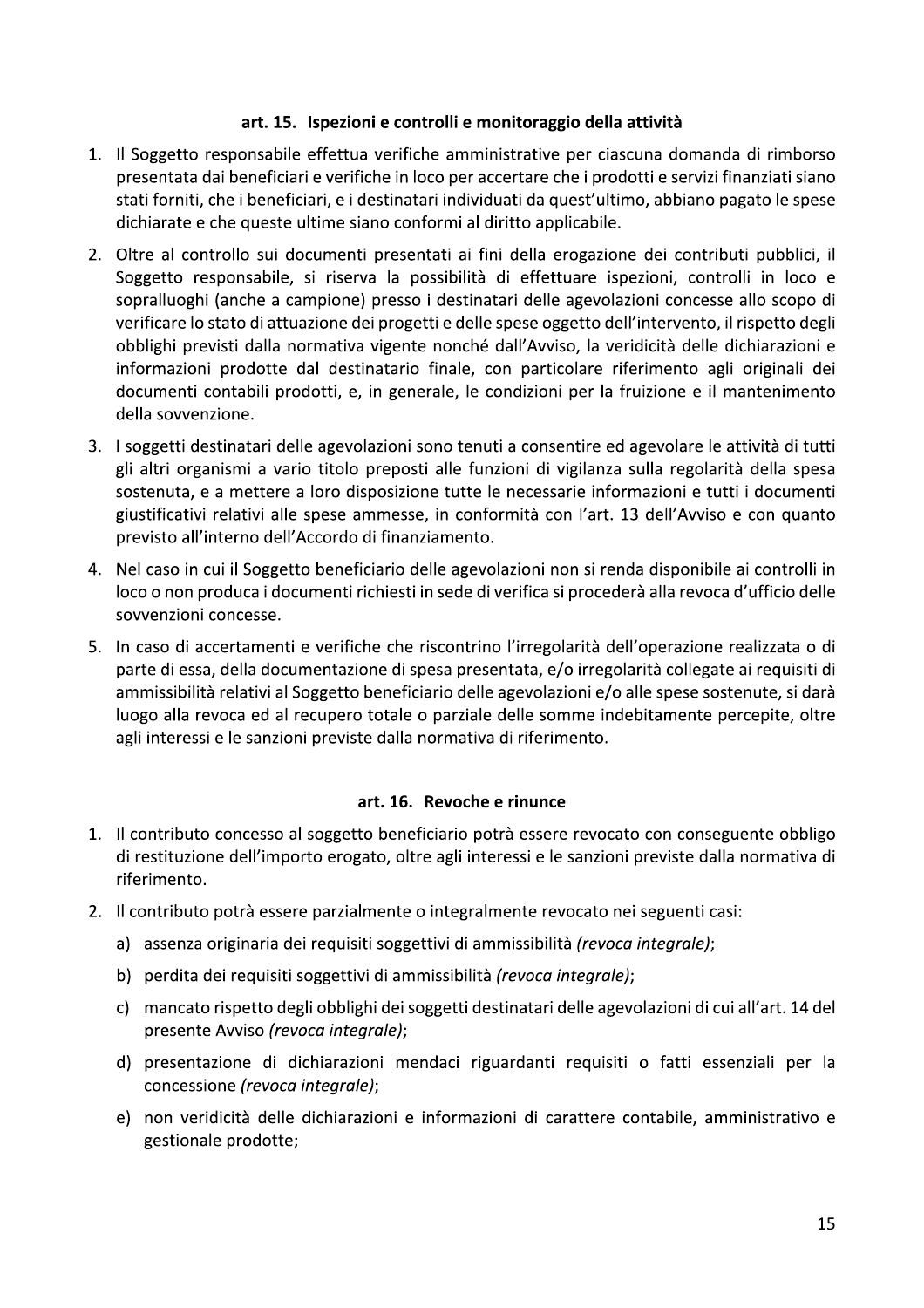- f) quando dalla documentazione prodotta o dalle verifiche e controlli eseguiti emergano inadempimenti rispetto agli obblighi previsti dall'Avviso, dal provvedimento di concessione del contributo e dalla normativa di riferimento;
- g) qualora il beneficiario delle agevolazioni rendiconti spesa validamente sostenuta in attuazione del progetto agevolato in misura inferiore al 75 (settantacinque) per cento del costo complessivamente ammesso al sostegno finanziario del presente Avviso, nonché nel caso in cui - a fronte di una parziale realizzazione del Progetto da parte del beneficiario delle agevolazioni – la quota parte realizzata risulti non organica e funzionale al perseguimento degli obiettivi perseguiti, così come indicati all'interno del progetto selezionato (revoca *integrale)*;
- h) quando il Soggetto beneficiario delle agevolazioni non si renda disponibile ai controlli in loco o non produca i documenti richiesti in sede di verifica (revoca integrale).
- 3. Nel caso in cui il Soggetto beneficiario delle agevolazioni intenda rinunciare al contributo concesso dovrà comunicarlo al Soggetto responsabile a mezzo PEC all'indirizzo mail galmongioie@pec.it

### art. 17. Servizi di supporto

- 1. Nella fase di apertura dell'Avviso, il Soggetto responsabile realizzerà idonee forme di promozione e di informazione attraverso le quali verranno trattati temi trasversali, ma attinenti all'oggetto dell'Avviso con lo scopo di aiutare i soggetti interessati a comprendere le opportunità e gli elementi di attenzione richiesti.
- 2. Il Soggetto responsabile s'impegna a mettere a disposizione degli interessati un servizio di supporto alle candidature delle proposte progettuali attraverso l'invio di quesiti a mezzo e-mail all'indirizzo info@galmongioie.it. Le risposte verranno pubblicate sulla pagina web del G.A.L. Mongioie all'indirizzo http://www.galmongioie.it/progetto-pilota/progetto-pilota-%E2%80%9Cle-terre-del-gal-mongioie%E2%80%9D.html
- 3. Nella fase di attuazione dei progetti il servizio consisterà nel supporto e monitoraggio della corretta esecuzione delle attività progettuali e nell'affiancamento alla gestione degli adempimenti amministrativi connessi con la realizzazione delle operazioni selezionate ed alla rendicontazione dei relativi costi. In ogni momento potranno essere posti dei quesiti le cui risposte verranno pubblicate nell'apposita pagina relativa al "Progetto Pilota" del sito del G.A.L. Mongioie.

### art. 18. Trattamento dei dati personali

Ai sensi degli articoli 13 paragrafo 1 e 14 paragrafo 1 del Reg. (UE) 679/2016 "Regolamento generale sulla protezione dei dati personali" si informa che il trattamento dei dati forniti dai soggetti coinvolti nel presente procedimento è finalizzato unicamente alla corretta e completa esecuzione dei procedimenti amministrativi ad esso inerenti. In particolare, essi non saranno soggetti a diffusione né ceduti a terzi ed il loro trattamento è destinato esclusivamente all'espletamento delle attività istituzionali ed a comunicazioni e notizie inerenti al procedimento in questione, nei limiti degli articoli 9 e 10 del Reg. (UE) 679/2016.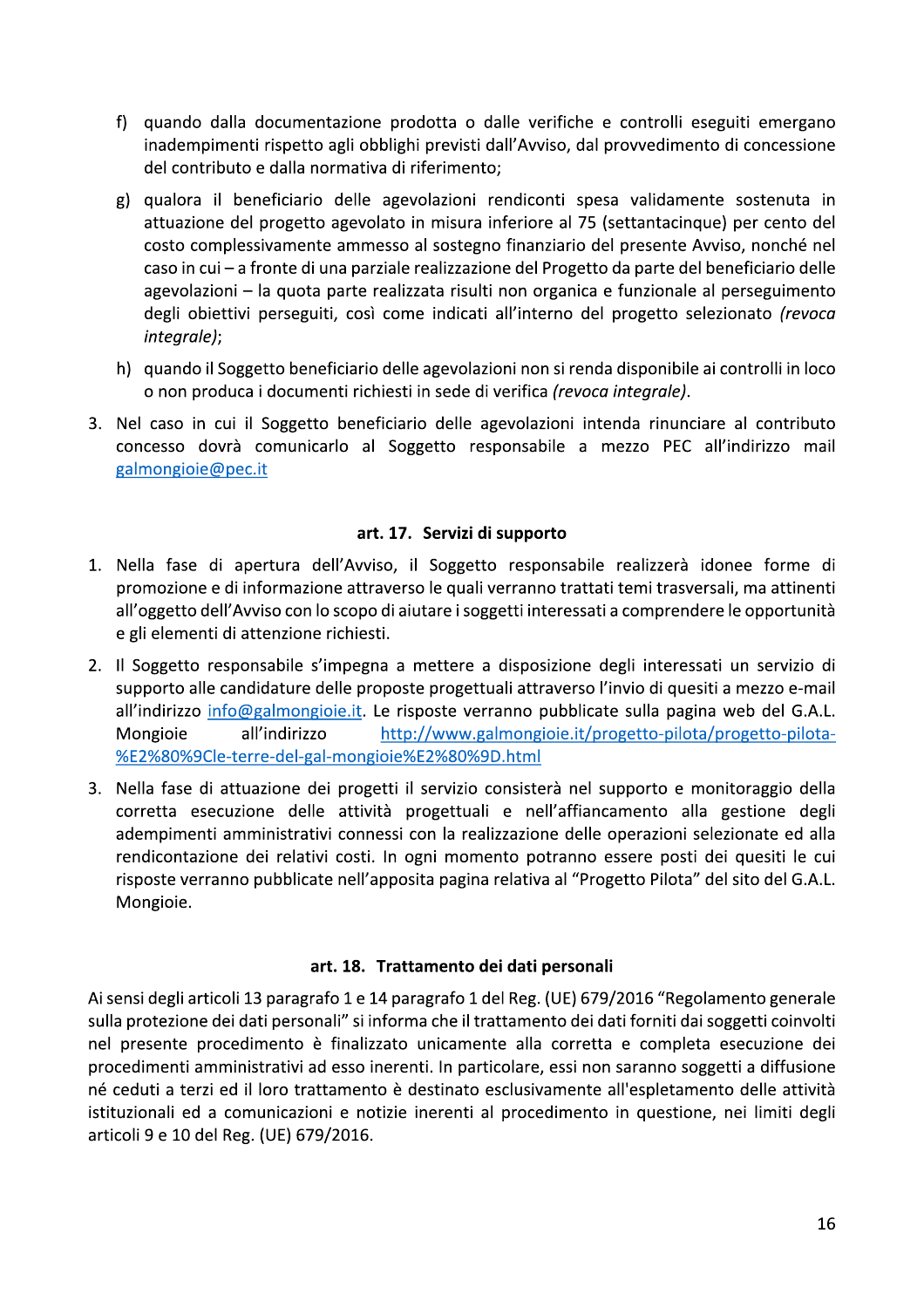# Capo II – Tipologie di interventi imprenditoriali ammissibili

### art. 19. Progetti di investimento

- 1. Sono agevolabili, fatti salvi i divieti e le limitazioni di cui al Capo 1 del Regolamento GBER e all'art. 17 del medesimo regolamento, i progetti di investimento che prevedono:
	- a) la realizzazione di una nuova unità produttiva;
	- b) l'ampliamento di una unità produttiva esistente mediante la diversificazione della produzione con nuovi prodotti aggiuntivi o il cambiamento fondamentale del processo produttivo complessivo.
- 2. Sono ammissibili i costi relativi all'acquisto di immobilizzazioni materiali e immateriali, come definite dagli articoli 2423 e seguenti del Codice civile, necessarie alle finalità del progetto di investimento e riguardanti le seguenti tipologie di spese:
	- a) opere murarie e assimilate, comprese quelle riferibili ad opere di ristrutturazione dell'unità produttiva oggetto di intervento, nel limite 30 (trenta) per cento dell'investimento complessivo ammissibile;
	- b) macchinari, impianti ed attrezzature strettamente necessari all'attività oggetto dell'iniziativa agevolata, dimensionati alla effettiva produzione e identificabili singolarmente;
	- c) acquisizione o sviluppo di programmi informatici e acquisizione di brevetti, licenze, diritti d'autore e marchi commerciali.
- 3. Ai fini dell'ammissibilità i costi di cui al comma precedente, oltre che rispondere ai requisiti di cui all'art. 13, devono:
	- a) essere riferiti a beni ammortizzabili e capitalizzati, che figurano nell'attivo dello stato patrimoniale del Soggetto proponente e mantengono la loro funzionalità rispetto all'intervento ammesso alle agevolazioni per almeno tre anni dalla data di erogazione a saldo delle agevolazioni;
	- b) essere riferiti a beni utilizzati esclusivamente nell'unità produttiva oggetto del progetto di investimento;
	- c) nel caso di progetti di investimento diretti alla diversificazione della produzione, superare almeno del 200 (duecento) per cento il valore contabile degli attivi che vengono riutilizzati, come risultante nell'esercizio finanziario precedente l'avvio dell'investimento.
- 4. Le agevolazioni di cui al presente articolo sono concesse ai sensi e nei limiti di quanto previsto dall'articolo 17 del Regolamento GBER. Esse assumono la forma del contributo in conto impianti per un importo pari al 20 (venti) per cento dei costi ammissibili in caso di micro e piccole imprese e per un importo pari al 10 (dieci) per cento dei costi ammissibili in caso di medie imprese.
- 5. I progetti in questione non possono riguardare il settore siderurgico, del carbone, della costruzione navale, delle fibre sintetiche, dei trasporti e delle relative infrastrutture, della produzione e della distribuzione di energia, delle infrastrutture energetiche, della pesca e dell'acquacoltura e della produzione agricola primaria.
- 6. Ai fini dell'ottenimento delle agevolazioni di cui al presente articolo: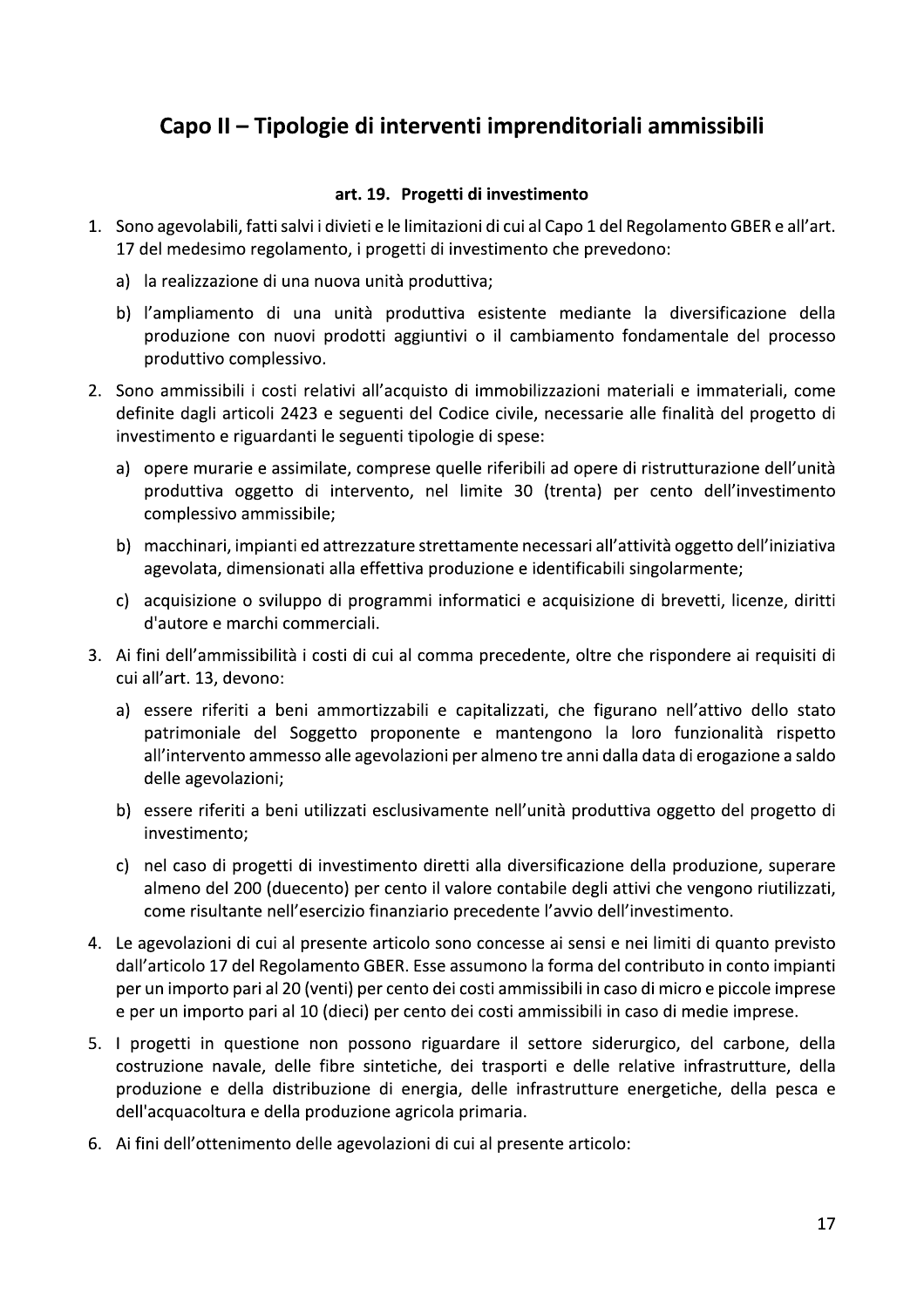- a) i soggetti beneficiari devono garantire la copertura finanziaria dell'intervento ammesso alle agevolazioni, attraverso risorse proprie ovvero mediante finanziamento esterno in una forma priva di qualsiasi tipo di sostegno pubblico, in misura almeno pari quota non agevolata dei costi ammissibili complessivi;
- b) una volta completato, l'investimento è mantenuto nella zona beneficiaria per almeno tre anni. Ciò non osta alla sostituzione di impianti o attrezzature obsoleti o guasti entro tale periodo, a condizione che l'attività economica venga mantenuta nella regione interessata per il pertinente periodo minimo.
- 7. Le agevolazioni di cui al presente articolo possono essere cumulate con altri aiuti di Stato, anche "de-minimis", nei limiti previsti dall'articolo 8 del Regolamento GBER.

#### art. 20. Progetti di avviamento

- 1. Sono agevolabili, fatti salvi i divieti e le limitazioni di cui al Capo 1 del Regolamento GBER e all'articolo 22 del medesimo regolamento, i progetti:
	- a) volti alla realizzazione di nuove iniziative imprenditoriali;
	- b) allo sviluppo di attività esistenti.
- 2. Tali progetti, oltre che rispondere ai requisiti di cui all'art. 13, devono essere realizzati dai soggetti di cui all'art. 5 che siano:
	- a) di micro e piccola dimensione (non quotati) ai sensi dell'allegato I del Regolamento GBER;
	- b) non costituiti da più di 60 (sessanta) mesi dalla data di presentazione della domanda di accesso alla procedura di selezione e in possesso di tutti i requisiti di cui all'articolo 22, comma 2 del Regolamento GBER;
	- c) non essere inerenti al settore della produzione agricola primaria.
- 3. Sono ammissibili i costi relativi all'acquisto di immobilizzazioni materiali e immateriali, come definite dagli articoli 2423 e seguenti del Codice civile, necessarie alle finalità del progetto di investimento. Detti costi riguardano:
	- a) opere murarie e assimilate, comprese quelle riferibili ad opere di ristrutturazione dell'unità produttiva oggetto di intervento, nel limite 30 (trenta) per cento dell'investimento complessivo ammissibile;
	- b) macchinari, impianti ed attrezzature strettamente necessari all'attività oggetto dell'iniziativa agevolata, dimensionati alla effettiva produzione e identificabili singolarmente;
	- c) acquisizione o sviluppo di programmi informatici e acquisizione di brevetti, licenze, diritti d'autore e marchi commerciali.
- 4. Le agevolazioni di cui al presente articolo sono concesse ai sensi e nei limiti di quanto previsto dall'articolo 22 comma 3 lettera c) del Regolamento GBER, entro un massimale di 400.000,00 (quattrocentomila) euro.
- 5. Gli importi massimi di cui al paragrafo 4 possono essere raddoppiati per le Startup innovative.
- 6. L'intensità di aiuto è del 40 (quaranta) per cento per tutte le attività economiche diverse da quelle turistiche e del 60 (sessanta) per cento per quelle ricadenti nelle classificazioni ATECO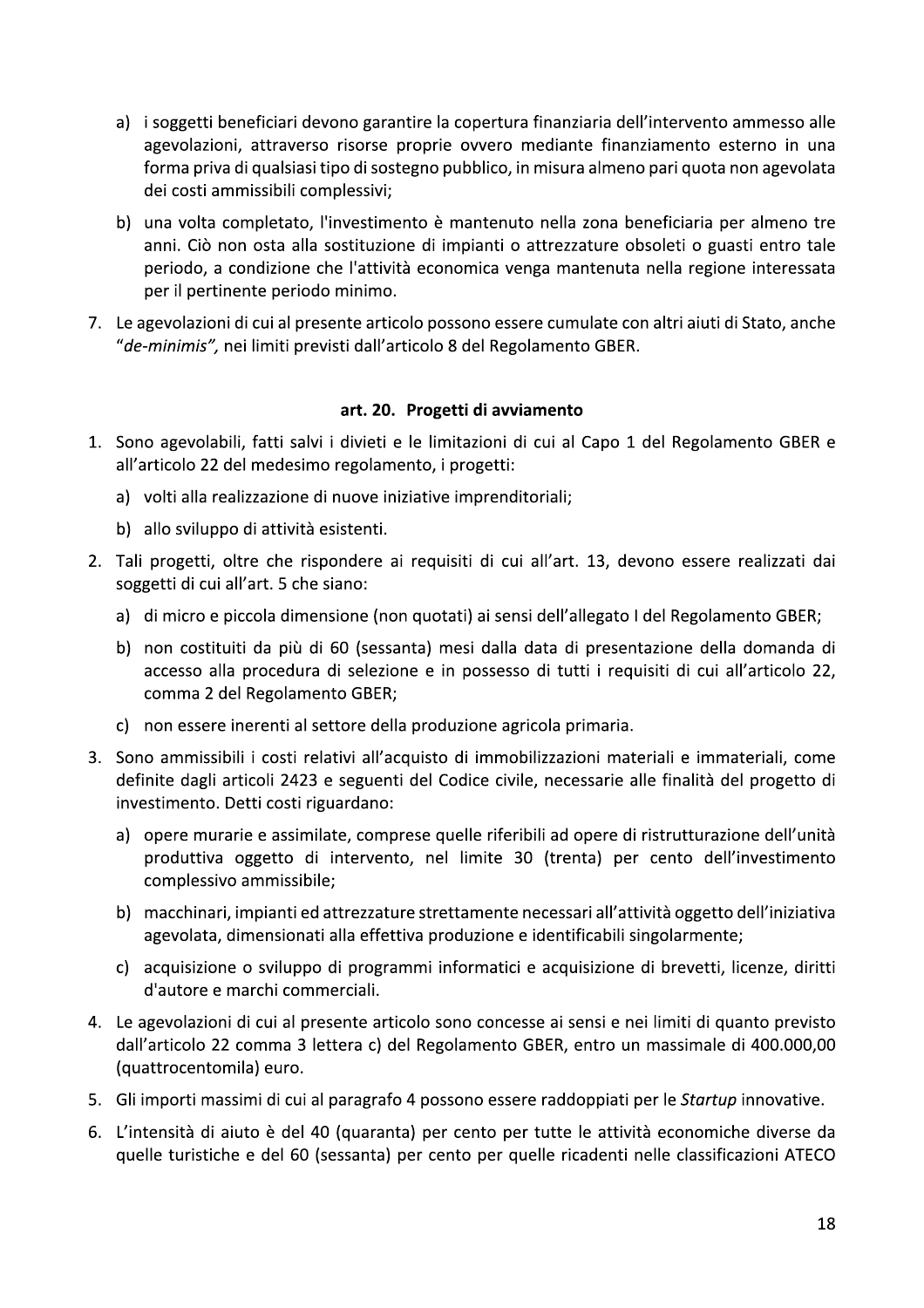2007 rispettivamente contraddistinte come tali all'interno dell'Allegato 3 e assumono la forma del contributo a fondo perduto, nei limiti degli importi massimi sopra stabiliti.

7. Le agevolazioni di cui al presente articolo possono essere cumulate con altri aiuti di Stato, anche "de-minimis", nei limiti previsti dall'articolo 8 del Regolamento GBER.

## art. 21. Progetti di investimento o di avviamento da realizzarsi in regime di "de-minimis"

1. In alternativa alle forme di agevolazione previste agli articoli art. 19 e art. 20 precedenti e ferme restanti le ulteriori disposizioni previste nei medesimi articoli laddove compatibili con il Regolamento "de-minimis" (Reg. UE n. 1407/2013), per le medesime tipologie di interventi le agevolazioni possono essere concesse dal Soggetto responsabile ai sensi e nei limiti del suddetto Regolamento; in tal caso, l'aiuto massimo concedibile per ciascun richiedente, inteso quale "impresa unica", non può superare l'importo di euro 200.000,00 nell'arco di tre esercizi finanziari antecedenti la data di presentazione della domanda di accesso alla procedura di selezione.

Il Soggetto responsabile provvederà all'accertamento del rispetto della predetta condizione mediante estrazione di apposita visura sul Registro Nazionale degli Aiuti da eseguirsi preliminarmente all'eventuale sottoscrizione del provvedimento di concessione delle agevolazioni di cui al precedente art. 11.

- 2. Le agevolazioni di cui al presente articolo possono essere richieste esclusivamente da PMI già costituite alla data di presentazione della domanda.
- 3. L'intensità di aiuto è del 40 (quaranta) per cento per tutte le attività economiche diverse da quelle turistiche e del 60 (sessanta) per cento per quelle ricadenti nelle classificazioni ATECO 2007 rispettivamente contraddistinte come tali all'interno dell'Allegato 3 e assumono la forma del contributo a fondo perduto.
- 4. Le percentuali di cui al comma precedente possono essere aumentate di 5 (cinque) punti percentuali per le Startup innovative.
- 5. Tali agevolazioni possono essere cumulate con altre agevolazioni eventualmente ottenute dal Soggetto richiedente per le stesse spese inerenti al medesimo programma di interventi nei limiti di quanto previsto all'articolo 5 del Regolamento "de-minimis".

## art. 22. Progetti di investimento nel settore della produzione agricola primaria

- 1. Sono agevolabili, fatti salvi i divieti e le limitazioni di cui al Capo 1 del Regolamento ABER e all'articolo 14 del medesimo regolamento, i progetti inerenti alla produzione agricola primaria che perseguono almeno uno dei seguenti obiettivi definiti al punto 3 del citato articolo 14:
	- a) miglioramento del rendimento e della sostenibilità globali dell'azienda agricola, in particolare mediante una riduzione dei costi di produzione o il miglioramento e la riconversione della produzione;
	- b) miglioramento dell'ambiente naturale, delle condizioni di igiene o del benessere degli animali, purché l'investimento in questione vada oltre le vigenti norme dell'UE;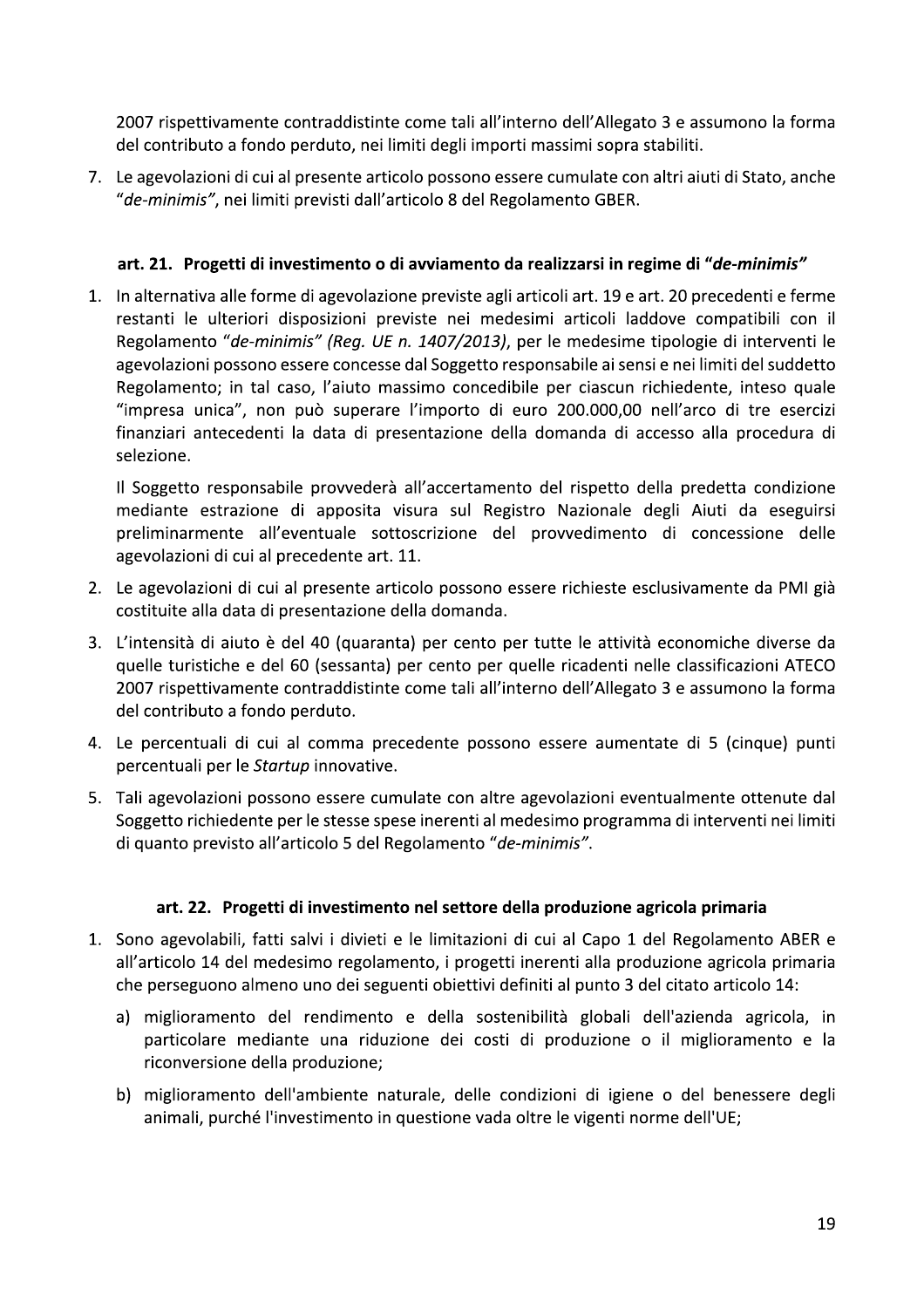- c) realizzazione e miglioramento delle infrastrutture connesse allo sviluppo, all'adeguamento e alla modernizzazione dell'agricoltura, compresi l'accesso ai terreni agricoli, la ricomposizione e il riassetto fondiari, l'approvvigionamento e il risparmio energetico e idrico;
- d) adempimento degli impegni agro-climatico-ambientali, con particolare riguardo allo stato di conservazione della biodiversità delle specie e degli habitat, nonché valorizzazione in termini di pubblica utilità delle zone Natura 2000 o di altre zone di grande pregio naturale da definirsi nei programmi nazionali o regionali di sviluppo rurale degli Stati membri, purché si tratti di investimenti non produttivi;
- e) ripristino del potenziale produttivo danneggiato da calamità naturali, avversità atmosferiche assimilabili a calamità naturali, epizoozie e organismi nocivi ai vegetali, nonché prevenzione dei danni da essi arrecati.
- 2. I progetti di cui al comma 1, oltre che rispondere ai requisiti di cui all'art. 13, devono essere realizzati dai soggetti di cui all'art. 5 che risultino attivi nel settore della produzione agricola primaria, la cui attività d'impresa prevista nel programma di interventi proposto ricada in una delle classificazioni ATECO 2007 indicata all'interno dell'Allegato 3.
- 3. Sono ammissibili i costi strettamente necessari alle finalità del progetto di investimento, riguardanti le seguenti tipologie di spese:
	- a) i costi per la costruzione, l'acquisizione, incluso il leasing, o il miglioramento di beni immobili entro il limite del 30 (trenta) per cento del totale del costo complessivamente ammissibile per il programma di investimenti. I terreni sono ammissibili solo in misura non superiore al 10 (dieci) per cento dei costi ammissibili totali dell'intervento in questione;
	- b) acquisto o noleggio con patto di acquisto di macchinari e attrezzature, al massimo fino al loro valore di mercato;
	- c) i costi generali collegati alle spese di cui alle lettere a) e b), come onorari di architetti, ingegneri e consulenti, onorari per consulenze sulla sostenibilità ambientale ed economica, compresi gli studi di fattibilità; gli studi di fattibilità rimangono spese ammissibili anche quando, sulla base dei loro risultati, non è sostenuta alcuna delle spese di cui alle lettere a)  $e<sub>b</sub>$
	- d) acquisizione o sviluppo di programmi informatici e acquisizione di brevetti, licenze, diritti d'autore e marchi commerciali;
	- e) spese per investimenti non produttivi legati all'adempimento degli impegni agro-climaticoambientali, con particolare riguardo allo stato di conservazione della biodiversità delle specie e degli habitat, nonché valorizzazione in termini di pubblica utilità delle zone Natura 2000 o di altre zone di grande pregio naturale da definirsi nei programmi nazionali o regionali di sviluppo rurale degli Stati membri;
	- f) in materia di irrigazione, i costi per gli investimenti che soddisfano le condizioni seguenti:
		- un piano di gestione del bacino idrografico, come previsto all'articolo 13 della i. direttiva 2000/60/CE del Parlamento europeo e del Consiglio, deve essere stato precedentemente notificato alla Commissione per l'intera area in cui è previsto l'investimento, nonché per altre eventuali aree in cui l'investimento può incidere sull'ambiente. Le misure che prendono effetto in virtù del piano di gestione del bacino idrografico conformemente all'articolo 11 di detta direttiva e che sono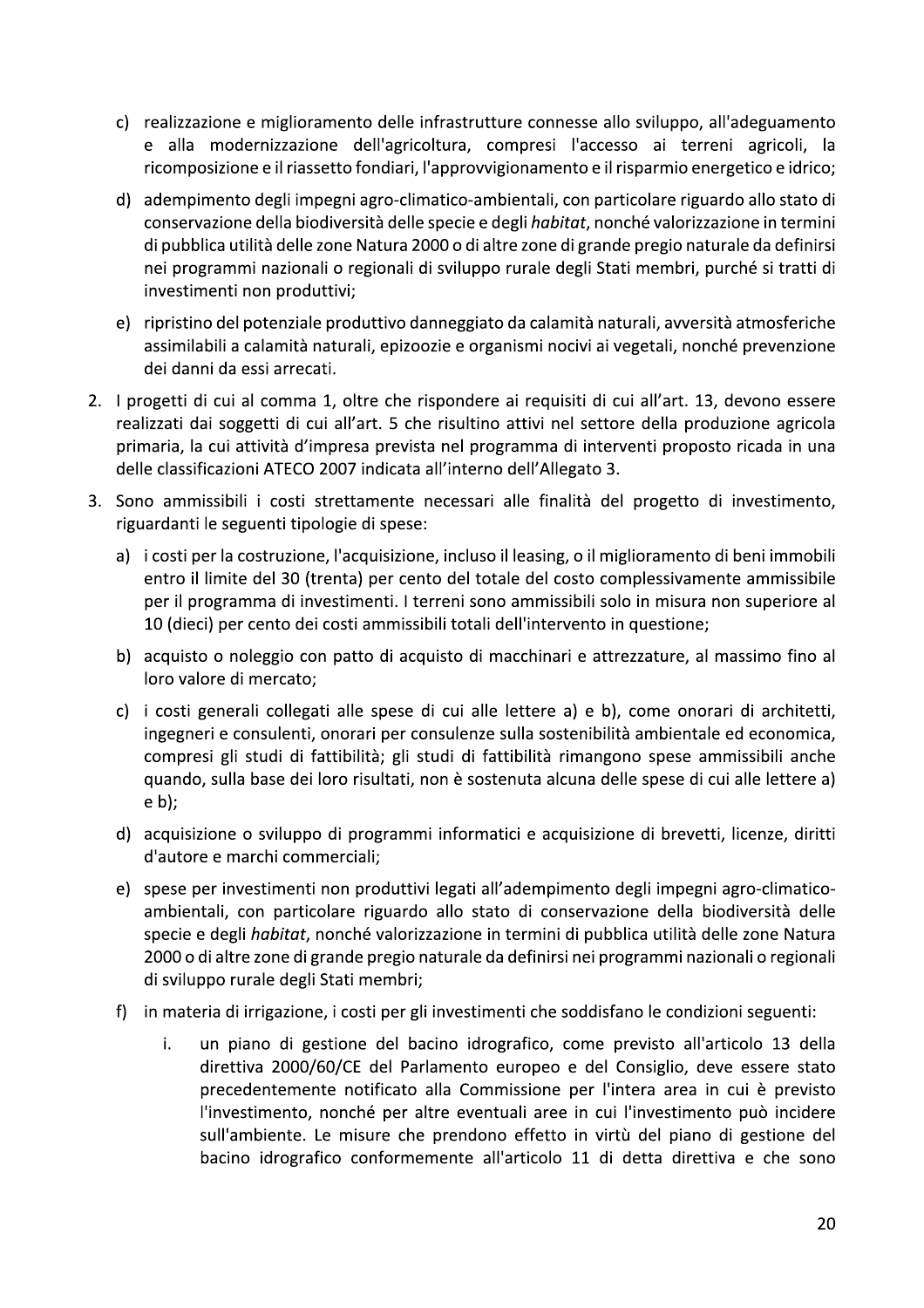pertinenti per il settore agricolo devono essere state precedentemente specificate nel relativo programma di misure. Contatori intesi a misurare il consumo di acqua relativo all'investimento oggetto del sostegno devono essere già presenti o venire installati nel quadro dell'investimento;

ii. l'investimento deve consentire di ridurre il consumo di acqua di almeno il 25 (venticinque) per cento.

Per quanto riguarda la lettera f), non sono tuttavia ammissibili gli investimenti che riguardano corpi idrici superficiali o sotterranei il cui stato risulta inferiore a buono nel pertinente piano di gestione del bacino idrografico per motivi inerenti alla quantità d'acqua e gli investimenti che portano a un incremento netto della superficie irrigata che incide su un determinato corpo idrico superficiale o sotterraneo.

Le condizioni di cui alla lettera f), punti i) e ii), si applicano a un investimento in un impianto esistente che incida solo sull'efficienza energetica ovvero a un investimento nella creazione di un bacino o un investimento nell'uso di acqua riciclata che non incida su un corpo idrico superficiale o sotterraneo.

- g) nel caso di investimenti finalizzati al ripristino del potenziale produttivo danneggiato da calamità naturali, avversità atmosferiche assimilabili a calamità naturali, epizoozie o organismi nocivi ai vegetali, possono essere ammissibili i costi sostenuti per il ripristino del potenziale produttivo agricolo fino al livello preesistente al verificarsi del sinistro;
- h) nel caso di investimenti finalizzati alla prevenzione dei danni arrecati da calamità naturali, avversità atmosferiche assimilabili a calamità naturali, epizoozie o organismi nocivi ai vegetali, sono ammissibili i costi relativi a interventi preventivi specifici.
- 4. Non sono ammessi i costi espressamente esclusi dal campo di applicazione dell'articolo 14 del Regolamento ABER, come definiti dal medesimo articolo.
- 5. Le agevolazioni di cui al presente articolo sono concesse ai sensi e nei limiti di quanto previsto dall'articolo 14 del Regolamento ABER e assumono la forma del contributo a fondo perduto per un importo pari al 40 (quaranta) per cento dei costi ammissibili.

Le intensità di aiuto di cui al comma 5 possono essere incrementate nei casi previsti al comma 13 e 14 dell'articolo 14 del Regolamento ABER e in particolare:

- a) Le aliquote possono essere maggiorate di 20 punti percentuali per:
	- i. i giovani agricoltori o gli agricoltori già insediati nei cinque anni precedenti la domanda di aiuto;
	- investimenti in zone soggette a vincoli naturali e ad altri vincoli specifici, come ii. definite all'interno dell'Allegato 1.
- 6. Le agevolazioni di cui al presente articolo:
	- a) possono essere cumulate con altri aiuti di Stato, anche "de-minimis", nei limiti previsti dall'articolo 8 del Regolamento ABER;
	- b) non devono essere cumulate con i pagamenti di cui agli articoli 81, paragrafo 2, e 82 del regolamento (UE) n. 1305/2013 del Parlamento europeo e del Consiglio in relazione agli stessi costi ammissibili, ove tale cumulo dia luogo a un'intensità di aiuto o un importo di aiuto superiori a quelli stabiliti dal Regolamento ABER.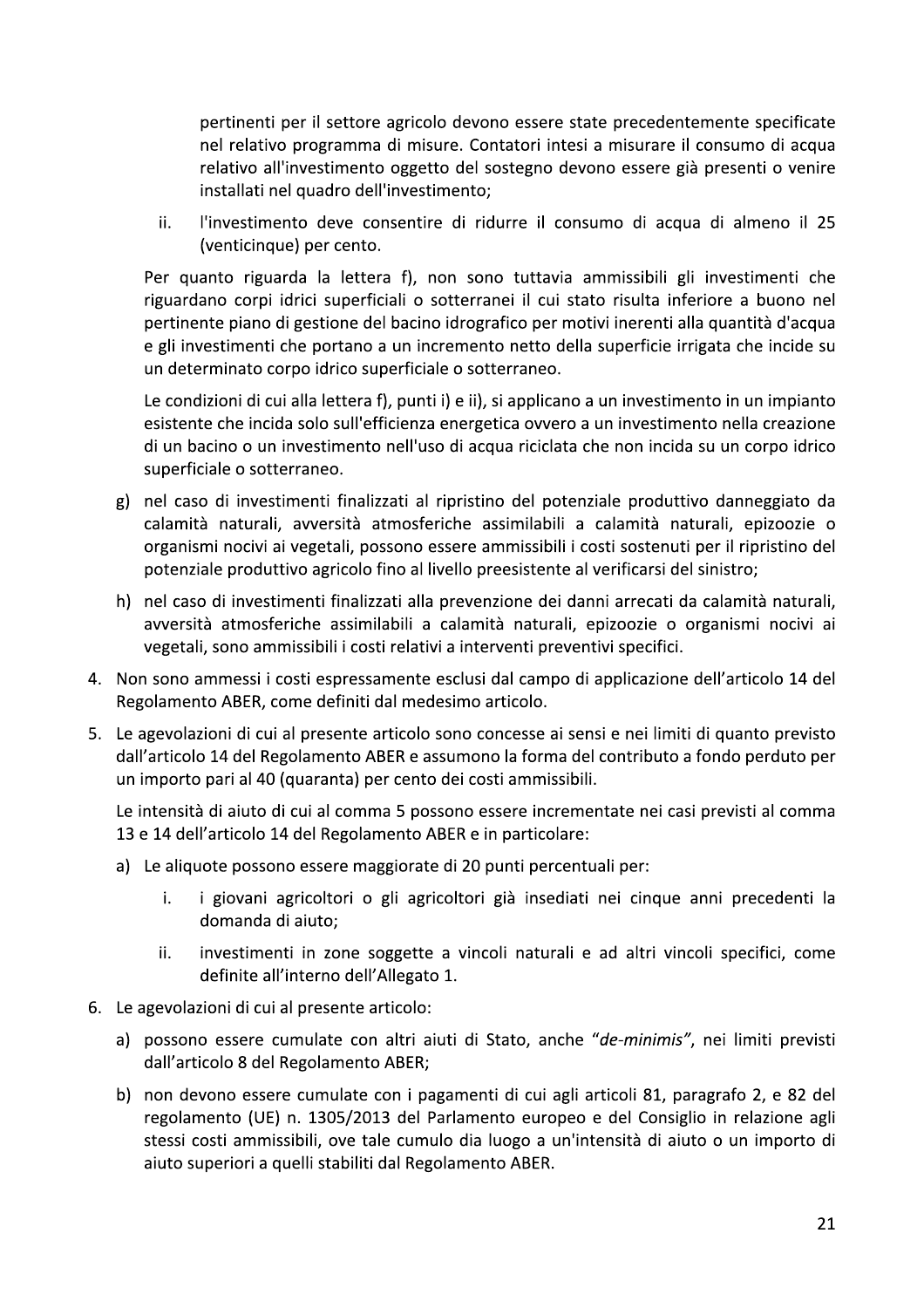### art. 23. Progetti di investimento nel settore della trasformazione e della commercializzazione di prodotti agricoli

- 1. Sono agevolabili, fatti salvi i divieti e le limitazioni di cui al Capo 1 del Regolamento ABER e all'articolo 17 del medesimo regolamento, i progetti inerenti alla trasformazione di prodotti agricoli o alla commercializzazione di prodotti agricoli e, nello specifico, progetti volti:
	- a) all'avviamento di una nuova iniziativa imprenditoriale;
	- b) allo sviluppo di un'attività esistente.
- 2. I progetti di cui al comma 1 devono, oltre che rispondere ai requisiti di cui all'art. 13, essere realizzati dai soggetti di cui all'art. 5 attivi nei settori della produzione agricola primaria, della trasformazione di prodotti agricoli e della commercializzazione di prodotti agricoli.
- 3. Sono ammissibili i costi relativi all'acquisto di immobilizzazioni materiali e immateriali, come definite dagli articoli 2423 e seguenti del Codice civile, necessarie alle finalità del progetto di investimento e riguardanti le seguenti tipologie di spese:
	- a) i costi per la costruzione, l'acquisizione, incluso il leasing, o il miglioramento di beni immobili entro il limite del 30 (trenta) per cento del totale del costo complessivamente ammissibile per il programma di investimenti. I terreni sono ammissibili solo in misura non superiore al 10 (dieci) per cento dei costi ammissibili totali dell'intervento in questione;
	- b) acquisto o noleggio con patto di acquisto di macchinari e attrezzature, al massimo fino al loro valore di mercato;
	- c) i costi generali collegati alle spese di cui alle lettere a) e b), come onorari di architetti, ingegneri e consulenti, onorari per consulenze sulla sostenibilità ambientale ed economica, compresi gli studi di fattibilità; gli studi di fattibilità rimangono spese ammissibili anche quando, sulla base dei loro risultati, non è sostenuta alcuna delle spese di cui alle lettere a)  $e<sub>b</sub>$
	- d) acquisizione o sviluppo di programmi informatici e acquisizione di brevetti, licenze, diritti d'autore e marchi commerciali.
- 4. Non sono ammessi i costi espressamente esclusi dal campo di applicazione dell'articolo 17 del Regolamento ABER, come definiti dal medesimo articolo.
- 5. Le agevolazioni di cui al presente articolo sono concesse ai sensi e nei limiti di quanto previsto dall'articolo 17 del Regolamento ABER e assumono la forma del contributo a fondo perduto per un importo pari al 40 (quaranta) per cento dei costi ammissibili.
- 6. Le agevolazioni di cui al presente articolo:
	- a) possono essere cumulate con altri aiuti di Stato, anche "de-minimis", nei limiti previsti dall'articolo 8 del Regolamento ABER;
	- b) non devono essere cumulate con i pagamenti di cui agli articoli 81, paragrafo 2, e 82 del regolamento (UE) n. 1305/2013 del Parlamento europeo e del Consiglio in relazione agli stessi costi ammissibili, ove tale cumulo dia luogo a un'intensità di aiuto o un importo di aiuto superiori a quelli stabiliti dal Regolamento ABER.